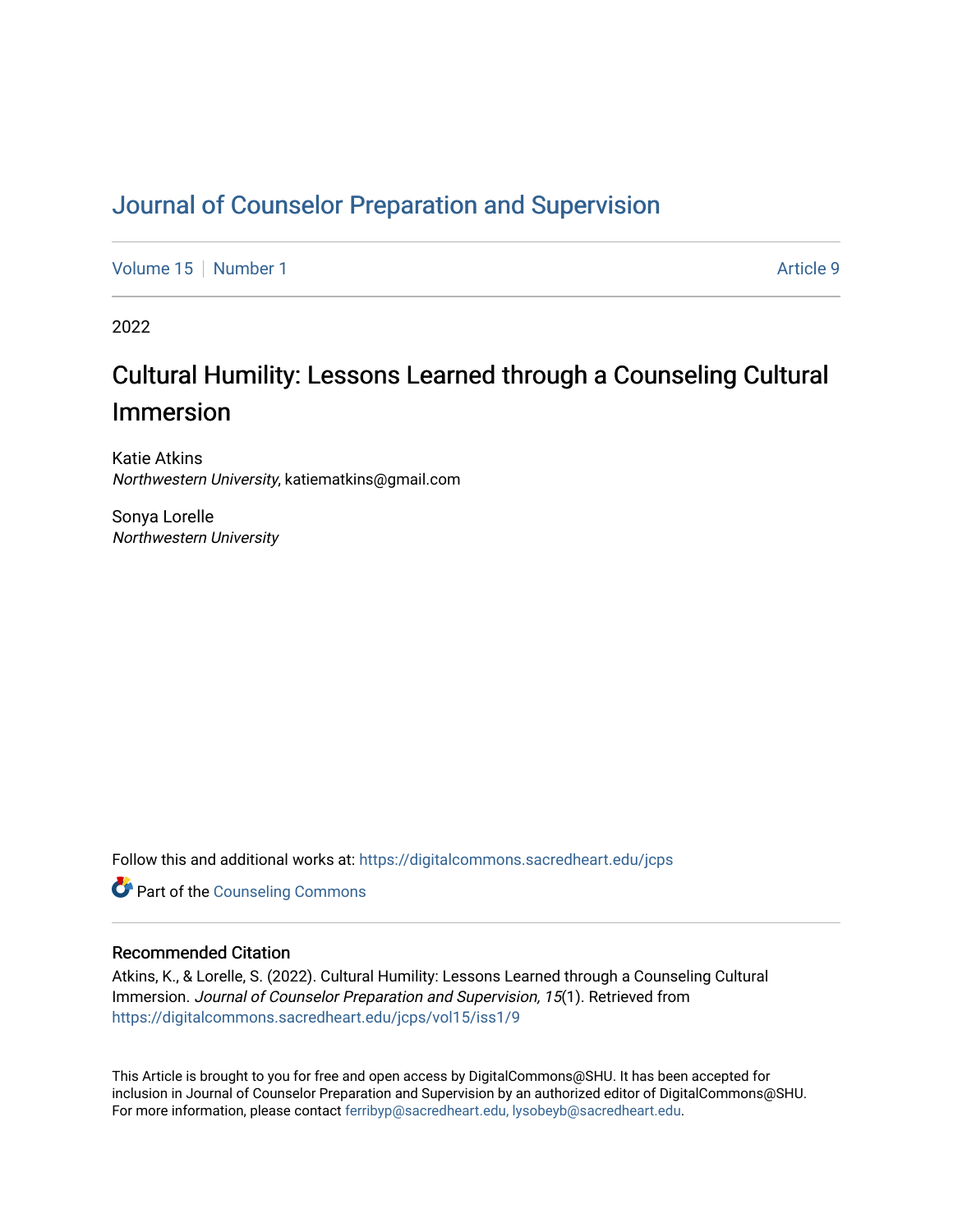# Cultural Humility: Lessons Learned through a Counseling Cultural Immersion

# **Abstract**

Counselor educators are called to promote the development of cultural competence in counselors-intraining (CITs). The challenge of this process is in assessing competence as well as knowing andragogical strategies to facilitate this development. Cultural humility, in comparison, is a process-based framework that requires life-long self-reflection and open-minded stance towards others. Providing cultural immersion opportunities for CITs could be a teaching method to promote deeper cultural humility. This qualitative study examined the perceived impact of a cultural immersion experience on CITs and their cultural competence. Training implications for counselor educators and supervisors are also provided.

# Keywords

cultural immersion, international, multicultural competencies, transformative learning, curriculum development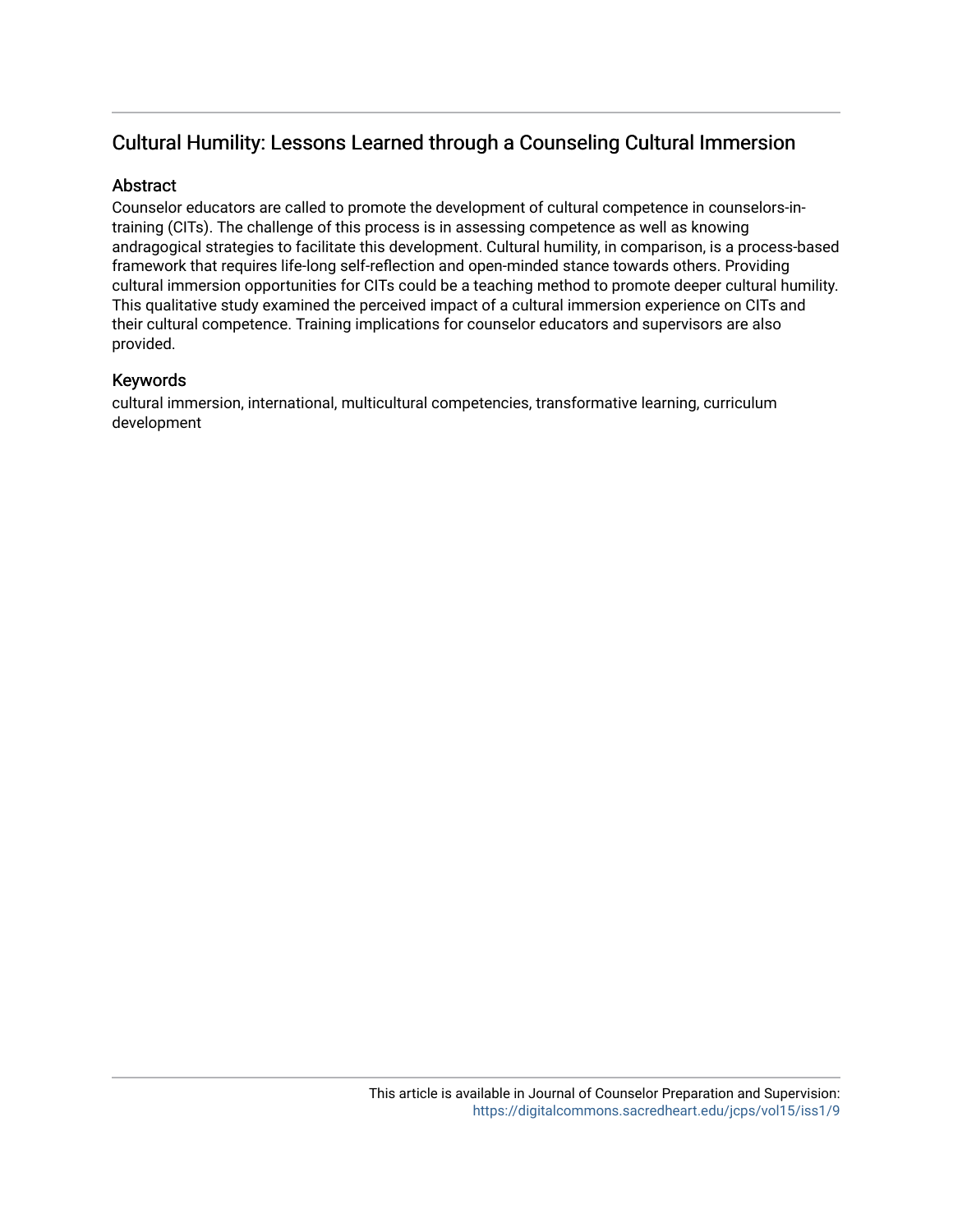#### **Cultural Humility: Lessons Learned through a Counseling Cultural Immersion**

Cultural humility is the practice of respecting and accepting the different cultural identities of others (Hook et al., 2013). Tervalon and Murray-García (1998) introduced the concept of cultural humility and described it as a life-long process of self-reflection and contemplation. Counselor educators and supervisors (CESs) encourage this process in counselors-in-training (CITs) and teach them to be culturally responsive by promoting self-reflection, unpacking privilege, and recognizing biases. This process is a vital part of clinical training as clients have reported that a strong therapeutic alliance leads to successful counseling experiences (Davis et al., 2016), and counselors' cultural humility is mediated by that therapeutic alliance. Therefore, when ruptures occur based on cultural factors, and counselors practice cultural humility, clients are more likely to engage in the repair process when the alliance is seen as stronger. Thus, through much examination counselors evolve in their own cultural identity development and their cultural humility increases.

CESs are dedicated to increasing knowledge, skills, and awareness when it comes to cultural and social justice issues, and cultural humility via curriculum design (Canfield et al., 2009). Andragogy, the practice of teaching adult learners, supports strategies to instill cultural humility. For example, CESs can engage students in short-term international cultural immersion experiences. This article will review literature on multicultural competence, cultural humility, and counselor preparation and will highlight results from a qualitative study regarding perceptions of CITs that participated in a cultural immersion.

#### **Multicultural and Social Justice Competence**

Counselors are tasked to provide culturally responsive services to diverse clients (American Counseling Association [ACA], 2014; Coleman, 2006), and CITs are taught to be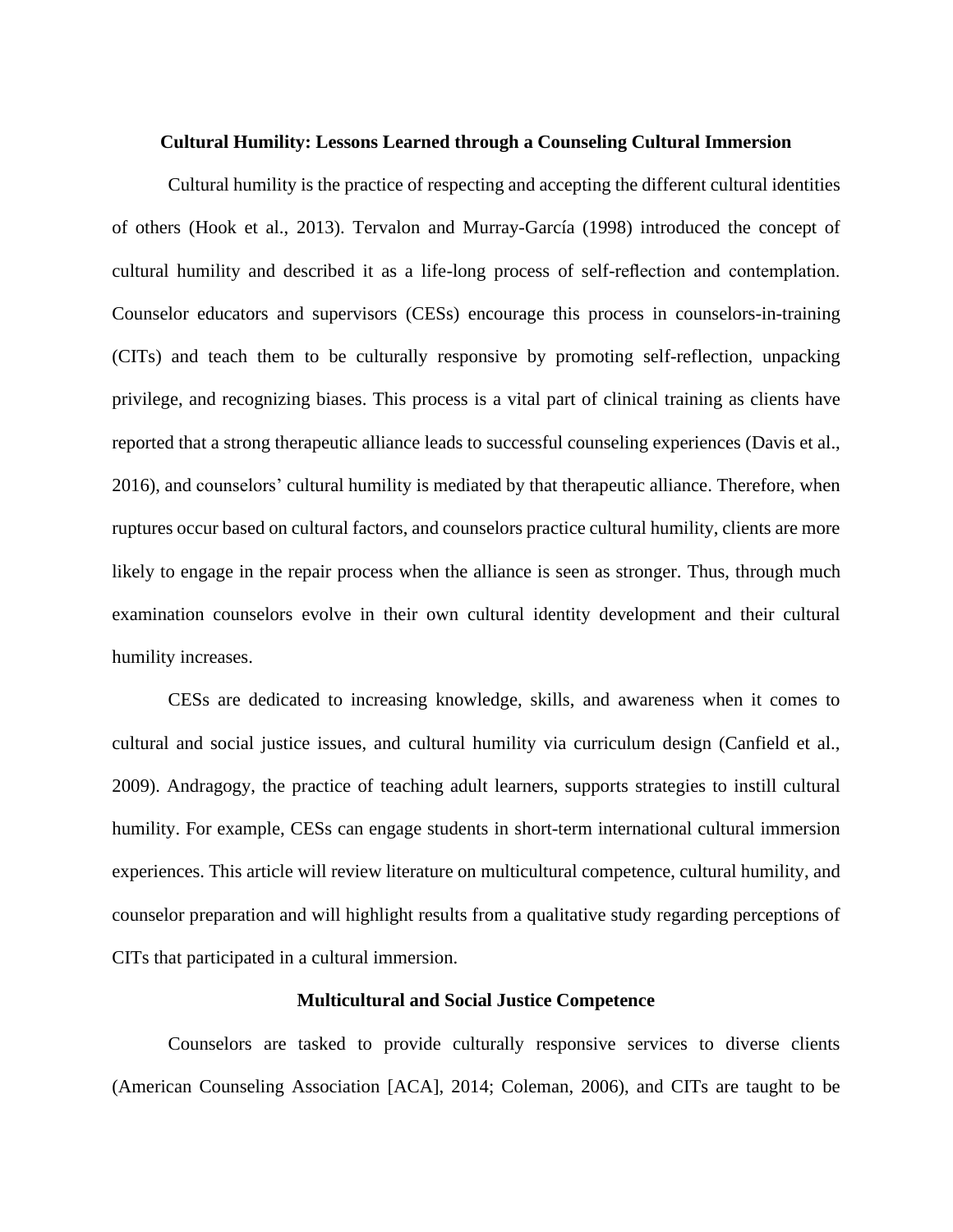multiculturally competent (Ratts et al., 2015). Ethical and accreditation standards (ACA, 2014; The Council for Accreditation of Counseling and Related Educational Programs [CACREP], 2016) place requirements on counselors to integrate multiculturalism as a core component of the counseling profession (Barden & Cashwell, 2013). The American Counseling Association (ACA) endorses multicultural competence and the integration of a variety of teaching practices throughout counseling curricula to instill the Multicultural and Social Justice Counseling Competencies (MSJCCs) in CITs (Ratts et al., 2015). The MSJCCs highlight the intersectionality of various cultural and social identities of individuals and emphasize power and privilege within the counseling relationship. The MSJCCs also focus on counselors' attitudes, beliefs, knowledge, skills, and actions in terms of counselor self-awareness, client worldview, the counseling relationship, and advocacy interventions (Ratts et al., 2015). However, even with the inclusion of such practices, counselors have reported a lack of preparedness in working with diverse clients (Arthur & Achenback, 2002; Barden et al., 2014; Constantine, 2001; D'Andrea & Daniels, 2001; Holcomb-McCoy & Myers, 1999), which may result from insufficient training and preparation, and andragogy (e.g., methods used in adult education) fails to foster multicultural competence or cultural humility (Holcomb-McCoy, 2005).

## **Foraging Cultural Humility**

While cultural competence is an aspirational goal, it may not be realistic as it implies that it is possible to reach a certain ultimate accomplishment of acquiring all the knowledge available (Hook et al., 2017). Given that a state of perfection is not necessarily possible, cultural humility may be a better way to conceptualize the desired outcome for CITs. Cultural humility is a process that requires individuals to continually engage in self-reflection and self-critique as lifelong learners and reflective practitioners (Tervalon & Murray-Garcia, 1998). Rather than being an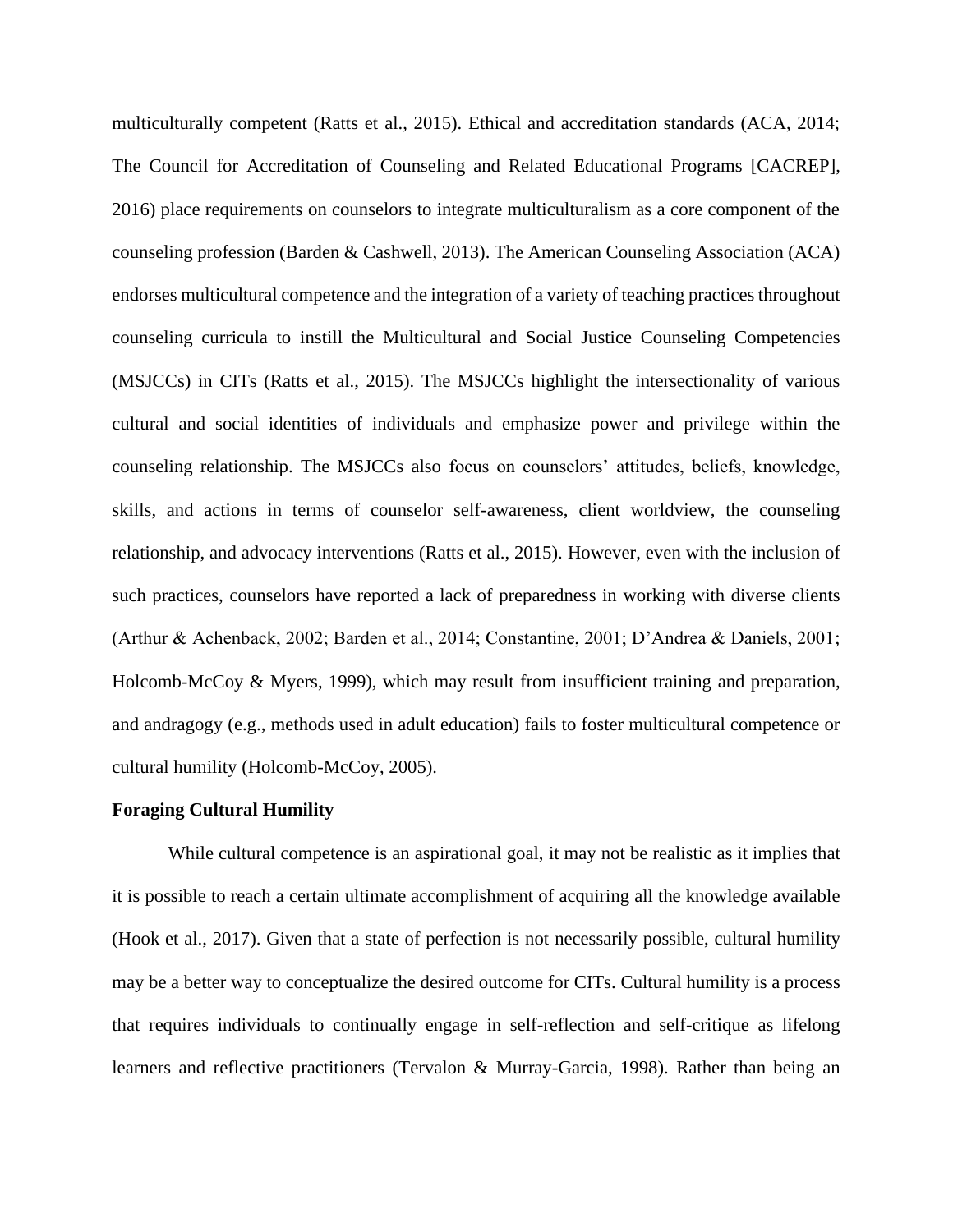endpoint one can arrive at, cultural humility is something counselors will need to actively engage in and includes having a more open mindset that encourages counselors to grow and examine their own complex identities, as well as how they may impact the power dynamics that are part of the helping relationship (Tervalon & Murray-Garcia, 1998). To practice cultural humility, CITs must develop self-awareness, appreciate clients' worldviews, navigate privileged and marginalized statuses present in the counseling relationship, and implement culturally responsive counseling and advocacy interventions (Ratts et al., 2015).

Culturally humble counselors seek opportunities to engage in collaboration and communication that ignite discussion on stereotypes, privilege, and oppression to assess areas of personal and professional growth (Lorelle et al., 2021). CITs can become open to other's cultural identities by immersing themselves in diverse communities and working through the discomfort that comes with learning about privileged and marginalized identities (Ratts et al., 2015). CESs must develop and utilize effective training methods to help CITs come to understand the cultural contexts, perceptions, and worldviews of others (Barden & Cashwell, 2013; McDowell et al., 2012).

#### **Counselor Education Strategies**

Effective andragogical practices encourage educators to teach logically (e.g. explaining, inferring, demonstrating, or defining) and strategically (motivating, counseling, evaluating, encouraging) (Elias, 1979). CESs also participate in reflective practices, examine their own selfawareness, acknowledge these biases, and use examples in the classroom to meet the needs of diverse students while acknowledging possible discomfort present in the room (Chan et al., 2018). Further, CESs evaluate CITs' cultural competence throughout their training, as they are gatekeepers to the profession (CACREP, 2016).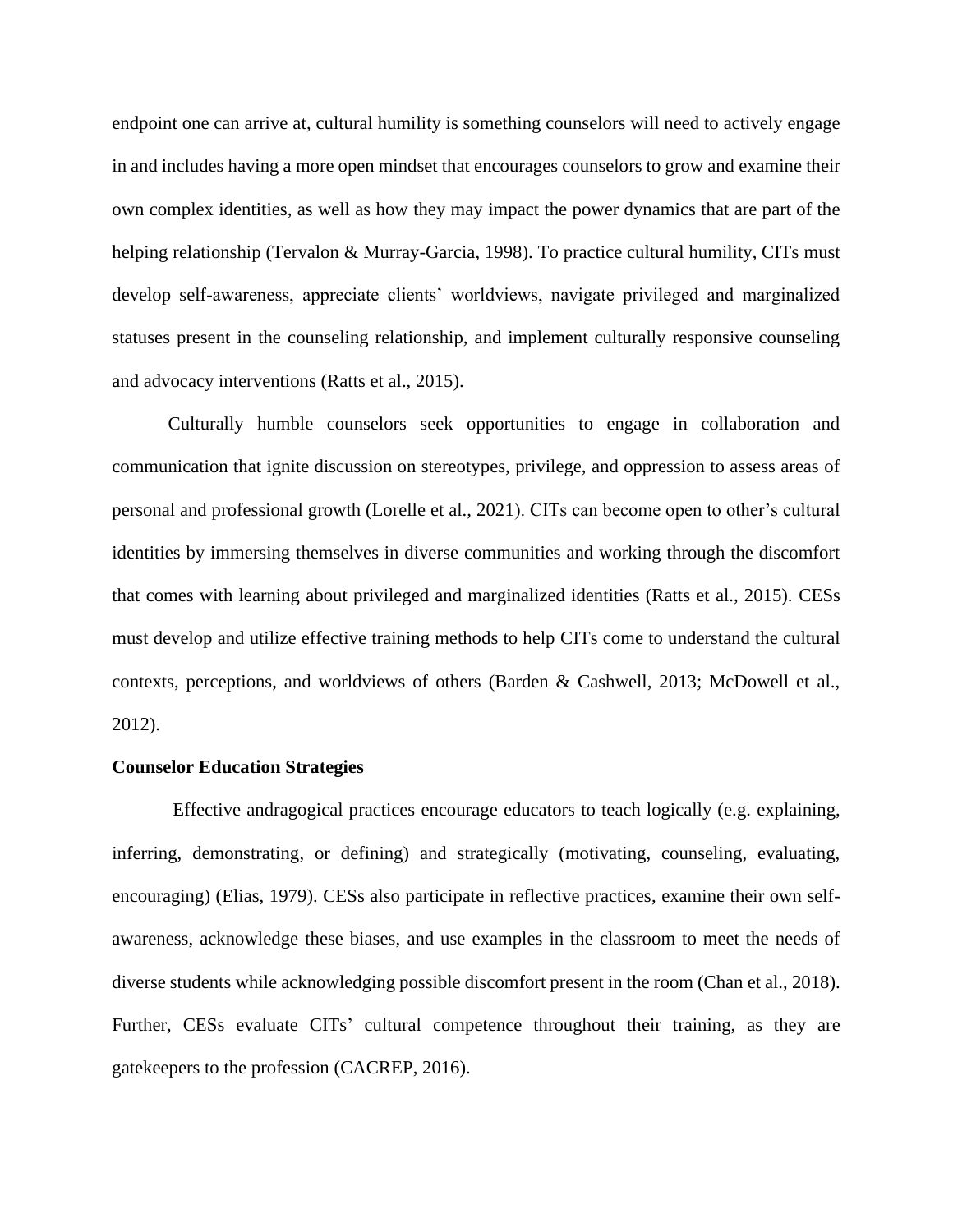Yet, cultural competence is difficult to measure as assessments have been challenging to create and validate (Hook et al., 2017). Many of the ways to evaluate cultural humility are done through self-report, which may be unreliable (Hook et al., 2017). Gaps remain regarding how to teach multiculturalism in counselor training programs. Multicultural coursework is often woven throughout counseling curriculum, yet power, privilege, and oppression may not be fully integrated (Chan et al., 2018; Motulsky et al., 2014). In addition, CITs may find it challenging to confront initial awareness of their own biases and identities, which may limit their willingness to process these (Chan et al., 2018). Furthermore, CESs face additional challenges in addressing intersectionality in curriculum because they often adapt content in class based on students' responses in the learning environment (Fier & Ramsey, 2005; Reynolds, 2011). CESs also must meet various accreditation standards and consider how various andragogical methods may vary per CES skillset and identity development, which impacts the learning process as well (Chan et al., 2018).

Counseling curriculum has focused on theoretical or conceptual knowledge through lectures and readings that emphasize knowledge of cultures, but these methods do not teach practical skills that lead CITs to effectively counsel diverse clients (Cates & Schaefle, 2009). Additionally, when CESs emphasize the cognitive/knowledge domain of cultural competence, they may miss the opportunity to enhance CITs' cultural self-awareness (Barden & Cashwell, 2013; Pieterse et al., 2009). There is a further argument that simply learning about cultural differences in clients fails to address the systemic and oppressive factors in clients' lives that impact mental health and wellness (Ratts & Wood, 2011). Thus, CESs need to consider various andragogical strategies to meet student needs.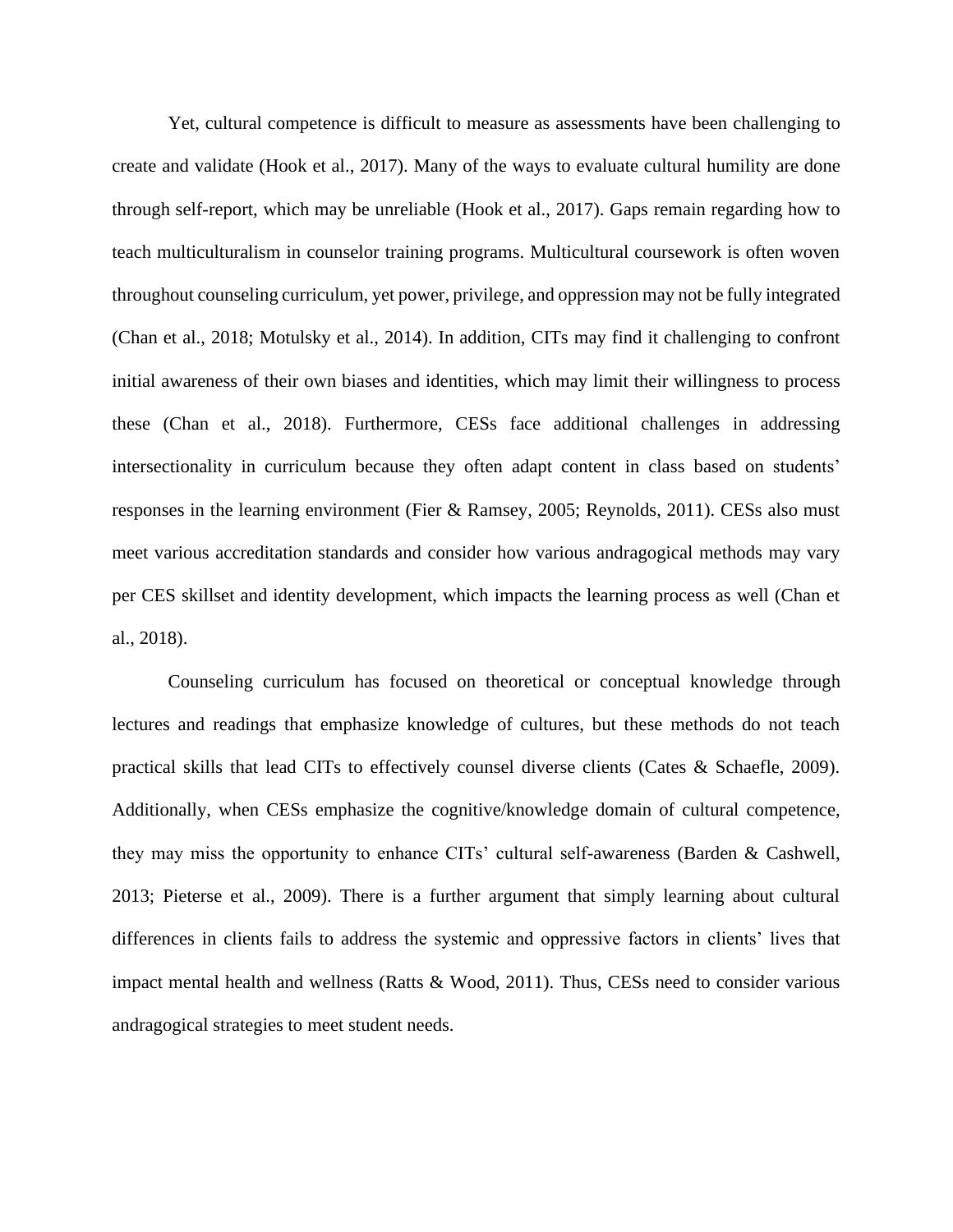# **Andragogical Perspectives**

Adult learners tend to be more self-directed, have work and life experience to draw from, awareness of role orientation, a desire to apply material, and an introspective lens (Kramer & Wrenn, 2010). Andragogy encompasses students' lived experiences and are likely to be more effective. Collins and Pieterse (2007) reported that counselor training needs to be directly applicable to CITs daily lives. Therefore, CESs must bridge knowledge obtained in the classroom to situations experienced in real world settings.

CITs may have encountered cultural differences, yet when immersed in another culture, confront intercultural differences (Goode, 2007; Lorelle et al., 2021). CESs can foster opportunities to expose CITs to various intercultural dimensions via cultural immersion (Barden & Cashwell, 2013; Barden et al., 2014). While immersions experiences can vary (e.g., lectures in host countries, site visits, intentional discussion, service learning), the act of integrating such an experience supports the goal of CITs graduating with cultural knowledge, awareness, and skills (Lorelle et al., 2021; Shannonhouse et al., 2015) as they allow CITs to build on their own multicultural and professional identities. Immersions can enhance cultural awareness and foster cultural empathy and competence (Barden et al., 2014; Lorelle et al., 2021). Shannonhouse et al. (2014) reported that immersions may be more effective than traditional approaches as they foster cultural dissonance, which is essential to increasing cultural awareness and sensitivity.

Thus, the aforementioned limitations make it difficult to know if current implementation of andragogical strategies used in CES training programs are effective. Teaching effectiveness and student learning are closely connected to content learning and the teaching skills of instructors, and thus CESs need not only grasp and fully understand intersectionality but also examine their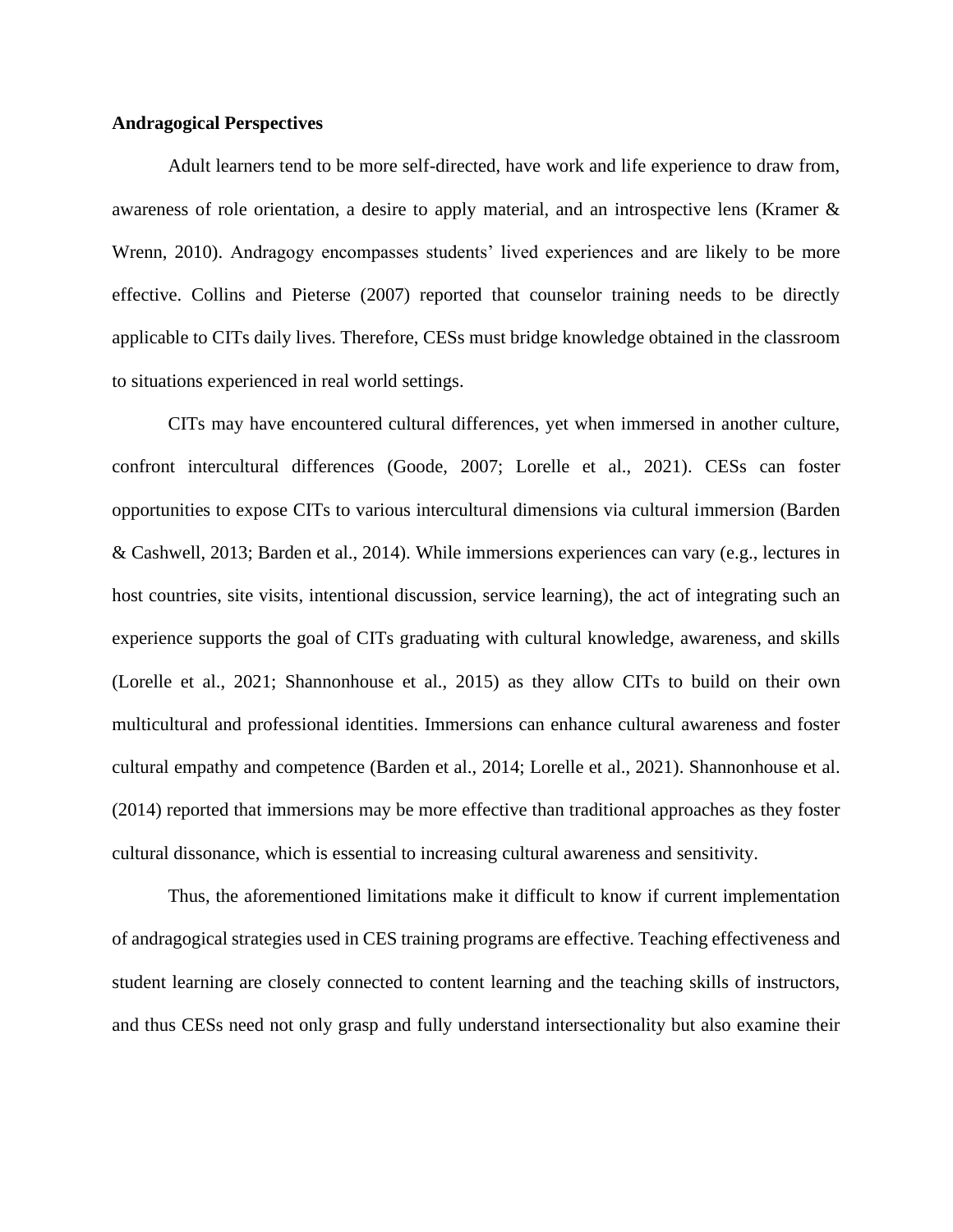current andragogy using an intersectional framework (Chan et al., 2018; Jones & Wijeyesinghe, 2011).

A critical part of teaching multiculturalism is allowing ample time for CITs to process information from readings, class discussions, and classroom activities or assignments. For CESs to foster cultural humility or competence, they may need to incorporate experiences that tap into the cognitive and affective domains (Arredondo & Toporek, 2004; Sue et al., 1982). Longer lasting learning outcomes are more likely to increase when students are challenged to integrate theory into practice (Coleman, 2006; Heppner & O'Brien, 1994; Kim & Lyons, 2003; Pompa, 2002).

Active and experiential learning requires CITs to take risks, especially when the material is sensitive or controversial. Chan et al. (2018) suggested implementing an intersectional framework where CESs implement questions in class and facilitate discussions (Shen, 2015) that help CITs analyze their various identities and intersections. CESs should consider andragogical methods that balance the focus of challenging students to face their internal tension (Brown et al., 2014) while providing support and safety to foster environments that are trusting spaces to allow learning to take place (Cross-Denny & Heyma, 2011).

Cultural immersion experiences provide opportunities to create new experiences that are directly applicable to CITs' lives and may align with the andragogical principles of inviting students into a challenging environment while providing support as they face the unknown. Cultural immersion experiences are valuable training tools that emphasize the need for effective andragogy to enhance multicultural counseling humility and competency. CESs can use immersive experiences to bridge knowledge obtained in the classroom to situations experienced in real world settings. Thus, bringing the learning process beyond the classroom.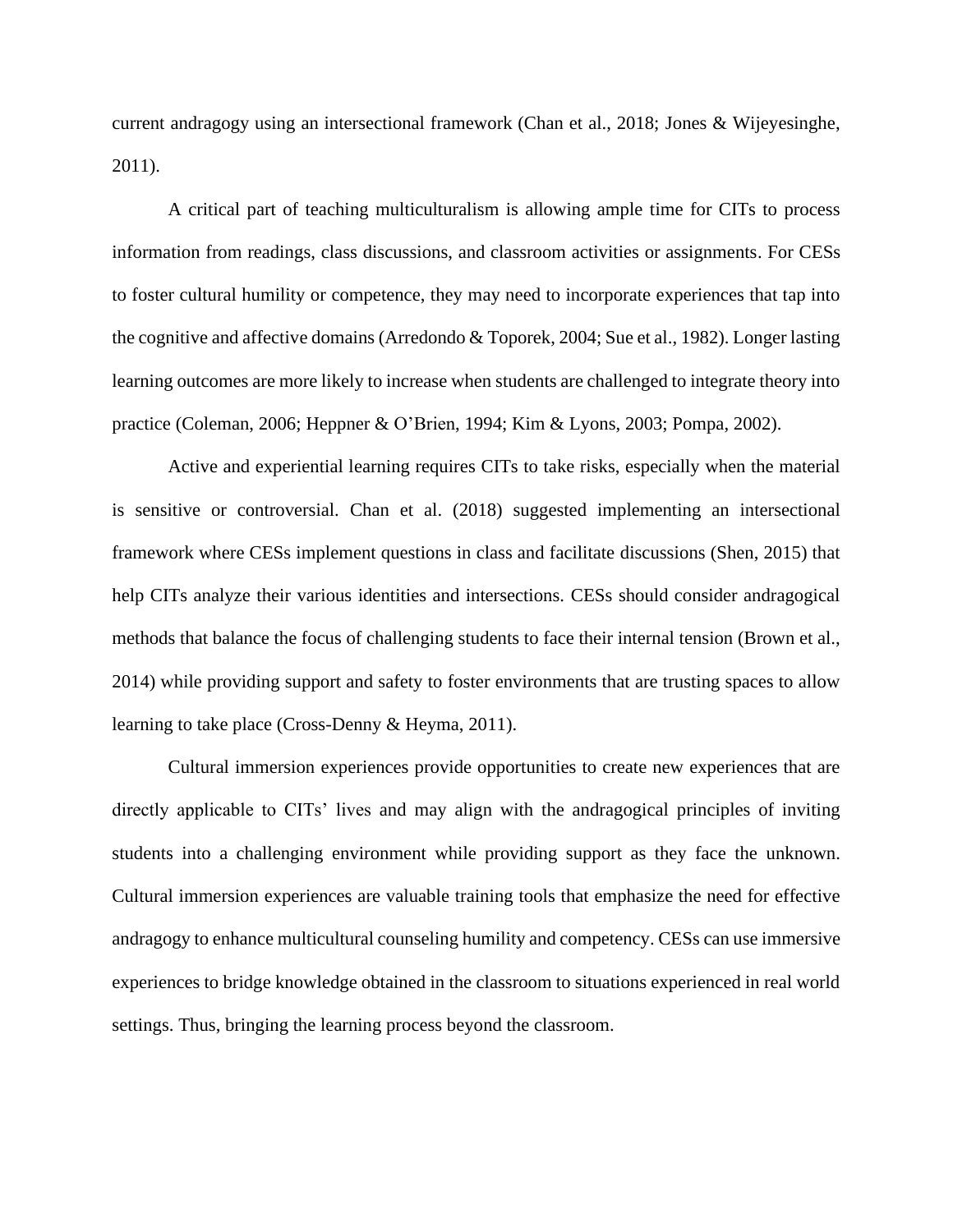# **Cultural Immersion Experiences**

Cultural immersion involves intentionally being present in a culturally unfamiliar space to foster a deeper understanding of one's relation to self and others (Canfield et al., 2009). Cultural immersion can be a powerful training tool to enhance multicultural competence and cultural humility and stimulate growth from ethnocentric thinking to an appreciation of various cultural traditions, values, and customs (Jurgens & McAuliffe, 2004). Cultural immersions foster CIT awareness of global perspectives (Hipolito-Delgado et al., 2011) and influence transformative learning opportunities for counseling students (McDowell et al., 2012), which means students' current perspectives are challenged through critical reflection. Through these experiences, CESs can assist CITs' self-awareness by creating spaces for them to learn about their own world view and biases.

Cultural immersion experiences have the potential to allow CITs to learn about themselves, gain a deeper understanding about privileged and marginalized identities, explore how oppression influences experiences, and reframe their perceptions and beliefs. Exposure to persons from diverse backgrounds via cultural immersion may increase cultural empathy, awareness, selfefficacy, and competence (Barden et al., 2014). When the primary focus of andragogy is on didactic instruction or in the cognitive domain, counselor educators may fail to assess for counselor self-awareness, which is key in competency development (Pieterse et al., 2009).

The exploration of how cultural immersion, as an andragogical strategy, in counselor education may impact CITs' cultural humility and multicultural competence has been relatively absent in the literature. Given that multicultural competence is something that is unrealistic to attain and difficult to measure, it is helpful to begin by exploring the perceptions of CITs who have experienced a cultural immersion through a qualitative lens. These perceptions could provide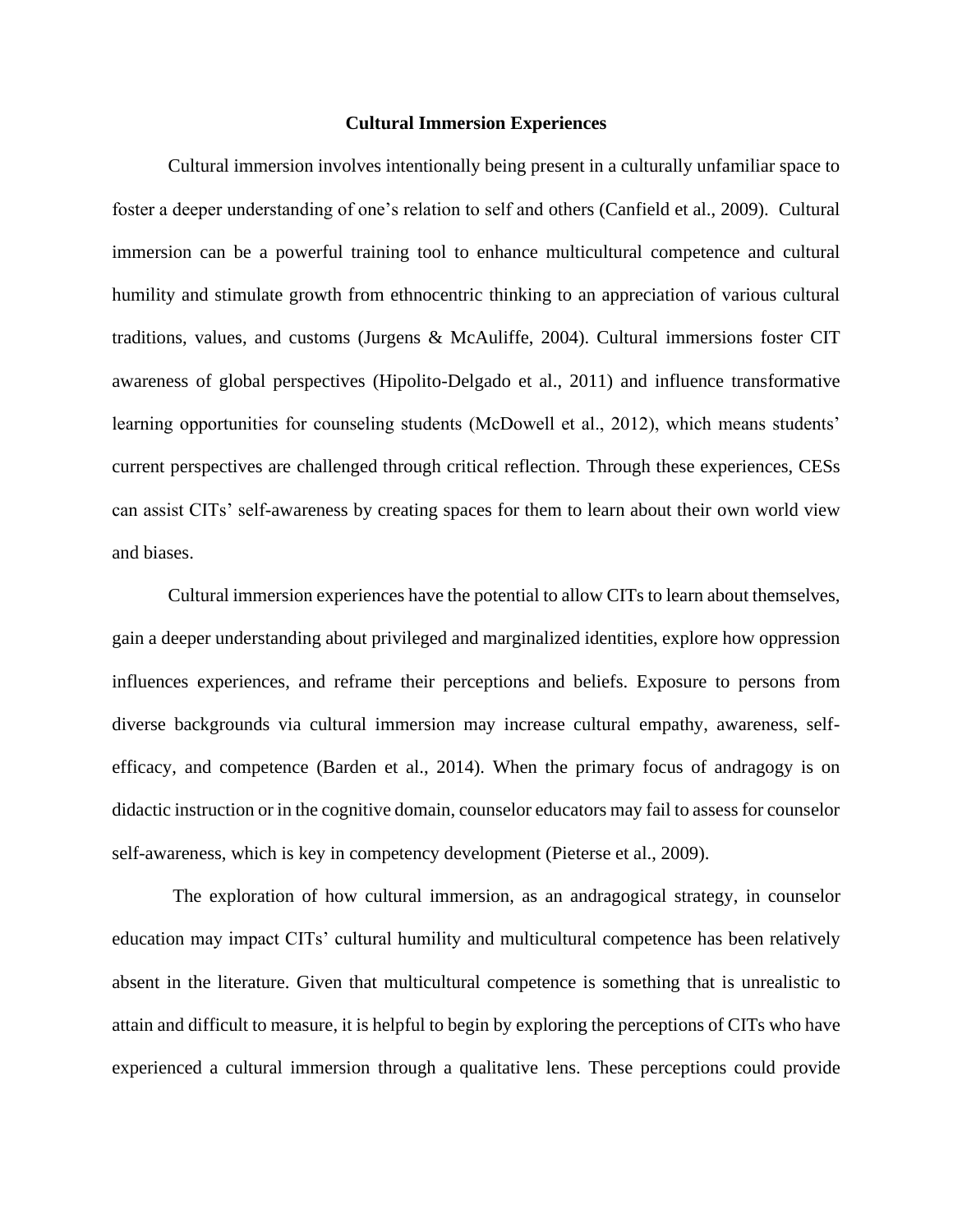insights into the internal processes, states of awareness, and knowledge that is gained through a cultural immersion experience that could promote cultural humility. This study seeks to understand how participants of a cultural immersion perceive the experience and how it impacted their growth.

# **Current Study**

A Midwest CACREP accredited counseling program offered cultural immersion courses in Thailand for counseling masters and counselor education doctoral students for three consecutive years in 2016, 2018, and 2019. As part of the course, the U.S. university collaborated with a university in Thailand to offer a 2-week conference on the topics related to mental health and counseling. Given that the counseling field is not officially established as a profession in Thailand, mental health services are integrated into the healthcare field and provided by medical professionals. Therefore, the medical school of the Thai university partnered for this conference. American and Thai students, faculty, and members of the community attended the conference to exchange cultural knowledge and application of counseling skills and theories to integrative health care. Course objectives for the American students included enhancing multicultural competence, as MSJCCs were woven throughout the cultural immersion curriculum.

The cultural immersion experience consisted of professional and educational opportunities to learn about mental health and counseling, as well as excursions to learn about the country and culture. Assignments, such as readings, reflection papers, interviews, and presentations, were required during the trip, and a research paper was due upon returning home to meet the requirements of the cultural diversity course that was offered at the U.S. institution. The CESs who facilitated the cultural immersions grounded the course delivery in Kouzes and Posner's (1987, 2007) Transformational Leadership Model, as they believe that the relationship among leader and followers is crucial for creating meaningful change.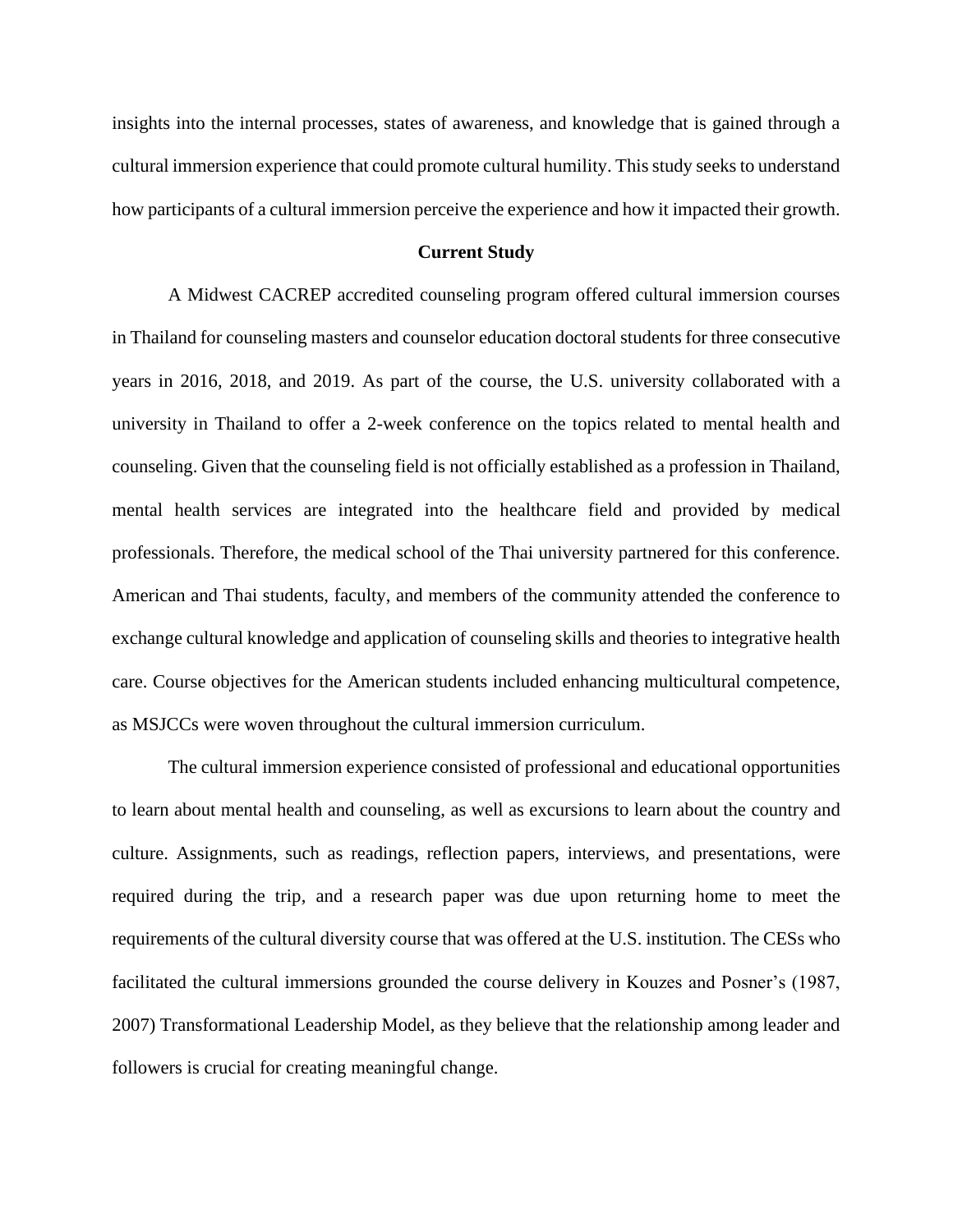Guth and colleagues (2014) reported that research in cultural immersion experiences is typically anecdotal. The purpose of this phenomenological study was to investigate the lived experiences of current and former counseling students who participated in a cultural immersion experience. Phenomenology is a qualitative approach designed to uncover meaning within individual and collective experiences (Hays & Wood, 2011). The authors followed a constructivist paradigm, assumed each participant had a unique and valuable experience to share, and collectively would describe the phenomenon under investigation (Hays & Singh, 2012; Moustakas, 1994). Social constructivist qualitative research seeks to understand the participants' world and understand the meanings they make from the experience (Creswell, 2013). The researchers sought to understand the meanings the students made out of the experiences of the cultural immersion trip, especially surrounding the area of multicultural competence and cultural humility.

#### **Methods**

The following research question guided our inquiry: What are the lived experiences of counseling and counselor education students who participate in a cultural immersion? And how do students who attended a cultural immersion course in Thailand perceive how the cultural immersion affects the development of their multicultural competence and cultural humility?

#### **Participants and Procedures**

After obtaining institutional review board approval for a qualitative research design that aligned with the ACA research code of ethics, the researchers used purposive sampling to invite current and former students who had participated in one of the three cultural immersion trips sanctioned by the university. The researchers for this study lead the cultural immersion courses and had contact information for all participants. A group of 11 students attended the first year, four students attended the second year, and six students attended the third year. One of the participants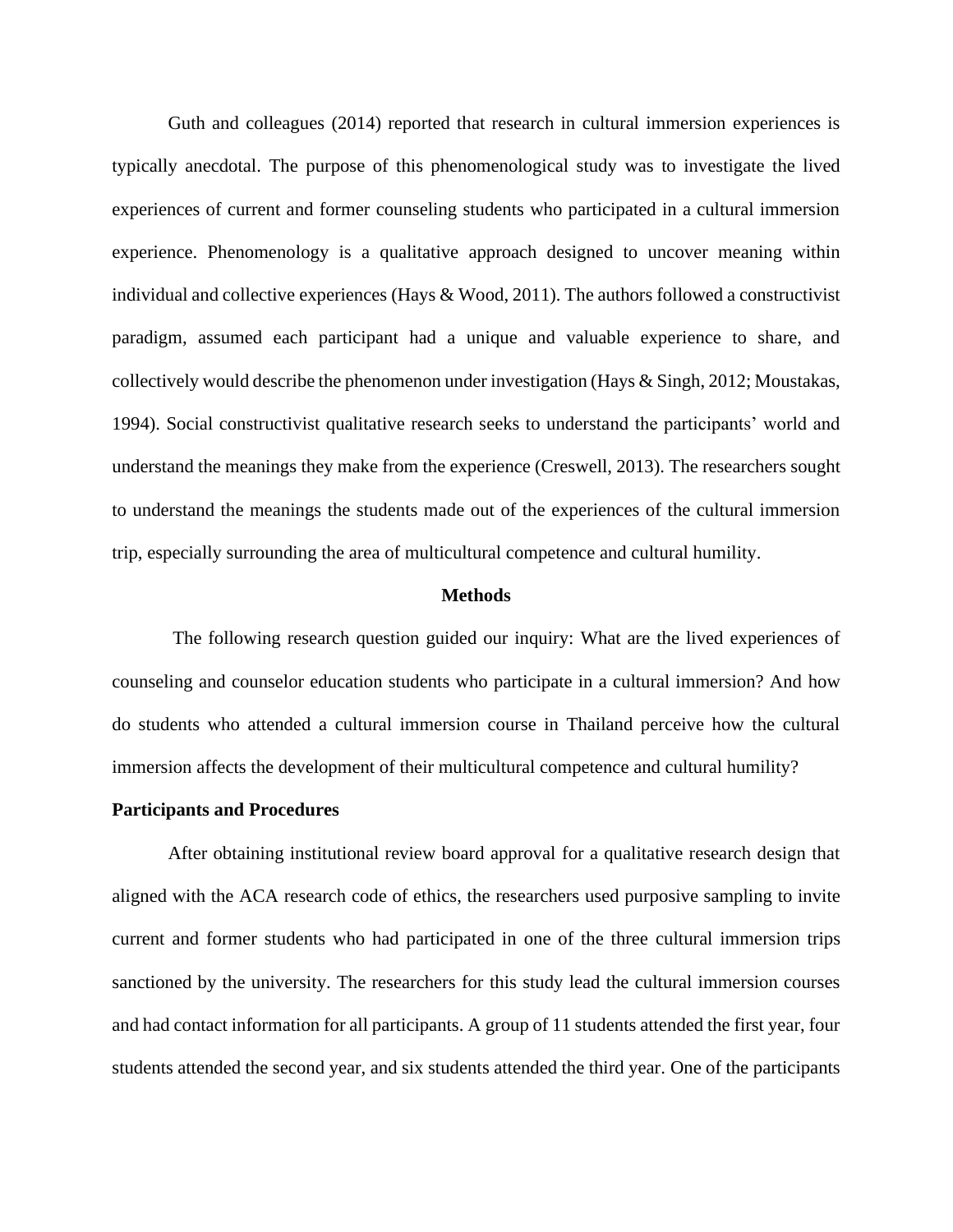identified as a Black/African American cisgender female, other white gender nonconforming, four white cisgender females, one white cisgender male. One participant fell between age range of 20- 30, four participants were in the 30-40 age range, and two participants were between 40-65. The seven individuals participated in three focus groups and an individual interview. Each of the groups consisted of two participants, except the last interview, which ended up having one individual when one of the participants did not show. Each focus group consisted of members from the same cultural immersion cohort. There were three doctoral students and four master's students.

The CESs who facilitated the cultural immersion courses conducted the focus groups and interview with participants to allow them to share their experiences in Thailand. The semistructured interview protocol acted as a guide to open questions and allowed the researchers to ask follow-up questions. The researchers asked participants to describe their experiences during the cultural immersion course and how they related to their perceived development of cultural competence and cultural humility. A sample question also included, "how has your professional practice changed, if at all, as a result of the cultural immersion?" The video-conference recorded focus groups lasted approximately 90 minutes; they were transcribed by the Zoom recording feature and password protected. These were then reviewed by the authors for errors. Participants chose pseudonyms to keep their identity and information private. No identifying information was transcribed.

#### **Research Team and Strategies for Trustworthiness**

The research team consisted of two faculty members housed within the same CACREPaccredited counseling program at the time of data collection and analysis. The authors have training in qualitative research and have published qualitative studies. The authors employed several methods to ensure trustworthiness including the use of a research team, bracketing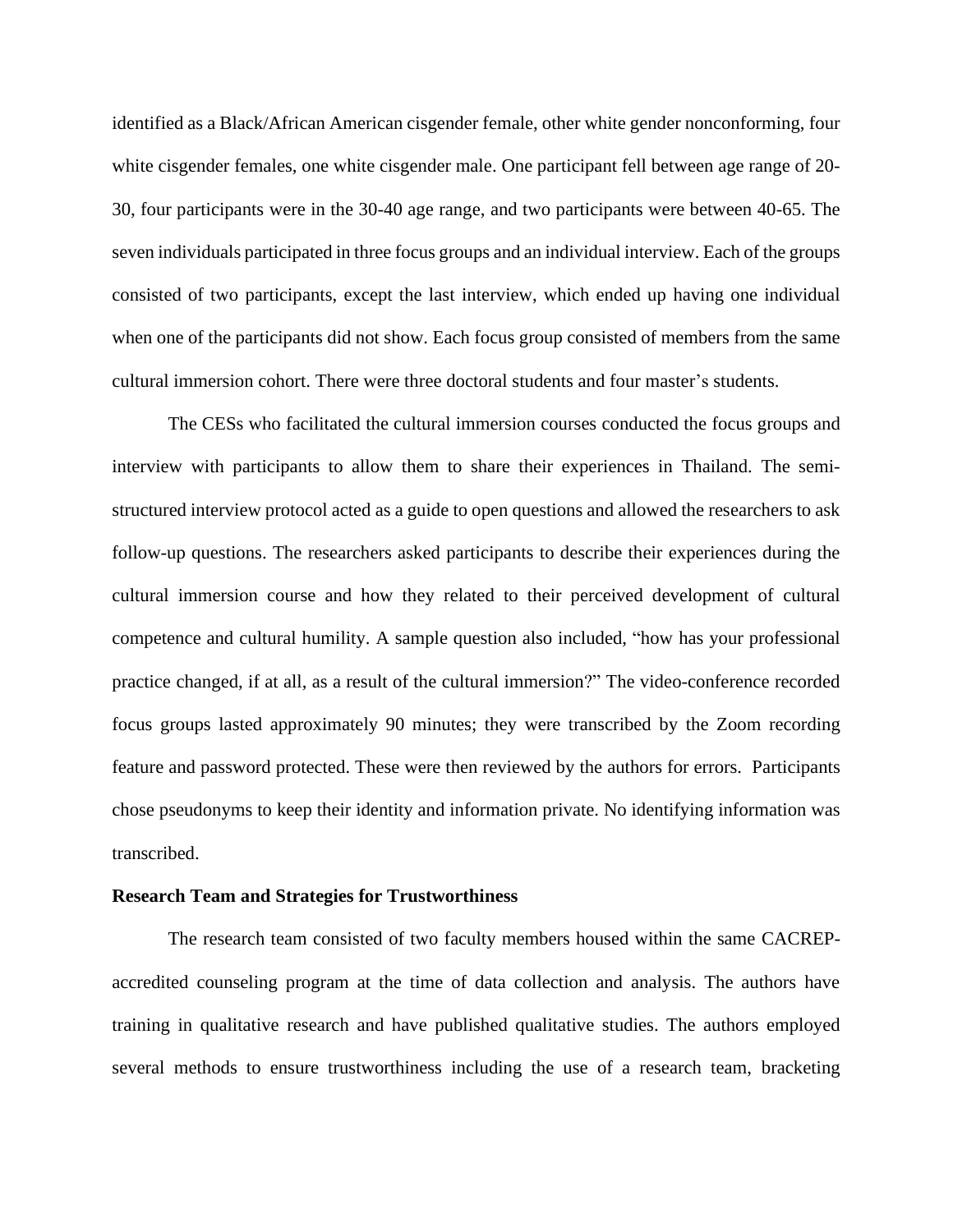assumptions, researcher reflexivity through memos, consensus coding, and in-depth meetings to debrief the research process (Hays & Singh, 2012). The authors shared several assumptions including (a) it is important for students to immerse themselves in cultures other than their own, (b) individuals can learn to enhance their cultural humility via cultural immersion, and (c) counselors who are trained in accountability, leadership, and advocacy will be well equipped to successfully reflect on biases and cultural humility. To decrease potential for researcher bias, the authors continuously reviewed participant responses and included a thick description of data (Hays & Wood, 2011). Data collection and analysis continued until no additional constructs emerged from the data. The researchers also adhered to appropriate ethical research standards outlined by the ACA ethics codes and the Association of Counselor Education and Supervision (ACES) best practices.

#### **Data Collection and Analysis**

The authors used phenomenological data analysis (Moustakas, 1994) to examine individual interview data and identify collective accounts of the lived experiences of CITs. First, the authors bracketed their assumptions to dismiss personal judgments about the phenomenon (Moustakas, 1994). The authors discussed these assumptions before starting the research and throughout the process to challenge each other's perspectives and hold each other accountable. This also served to ensure a fresh perspective to understand the phenomenon through the lens of the participants. Given that the authors had facilitated the immersion experiences and participated in the conversations, they had some ideas about what the students learned. The authors discussed it as a research team and journaled about their expectations so they could clearly bracket those and go into the interviews with a clean slate. Next, the authors read each verbatim transcription and individually identified meaning units through the process of horizontalization (Moustakas, 1994).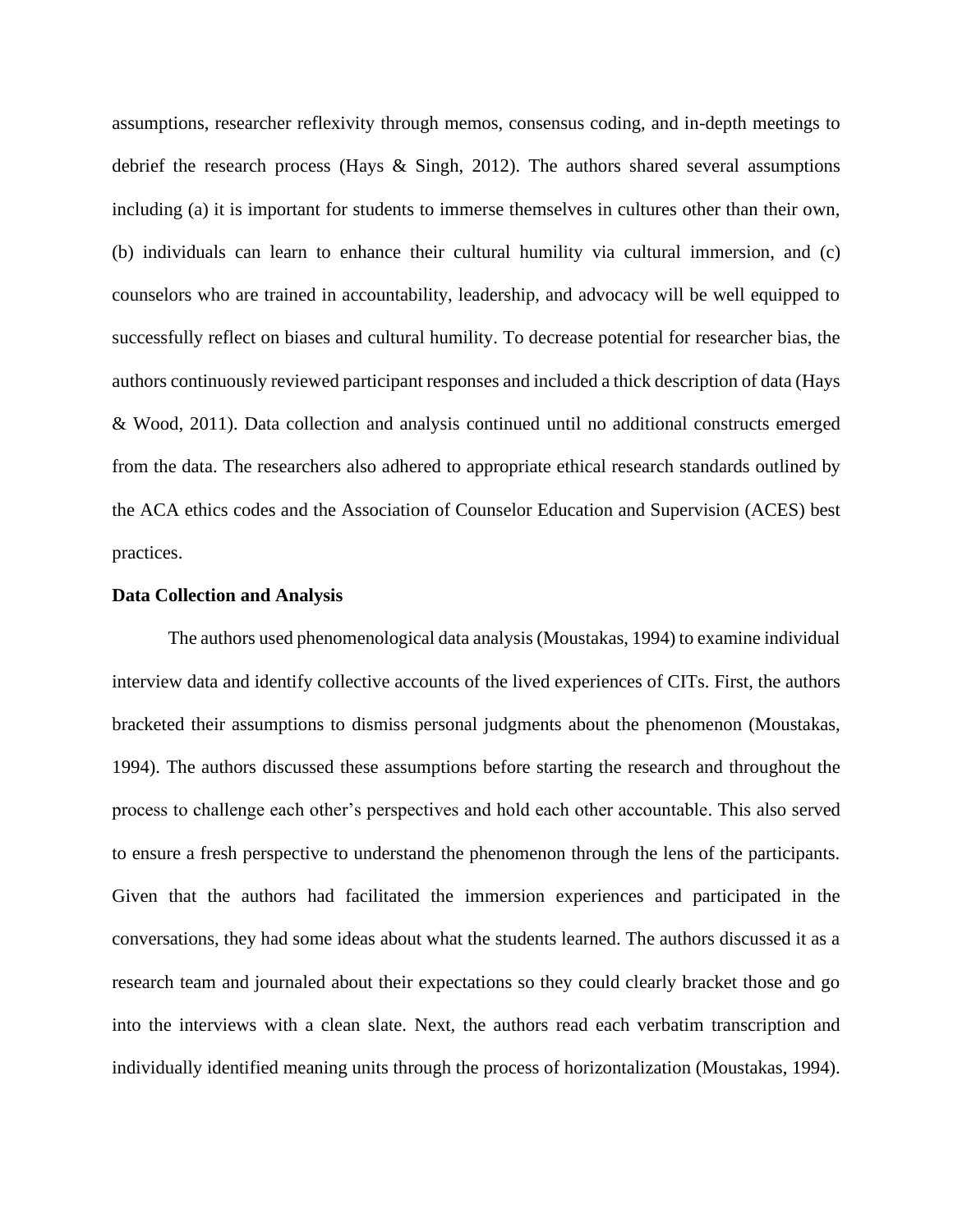The authors included notes in the margin regarding the essence of what each statement could mean. Then, they started the process of clustering statements into common themes or meaning units. Interim analysis was also employed, in which data was collected, analyzed, coded, and then more data was collected in an ongoing cycle (Miles & Huberman, 1994). Memoing was used for reflective notes on what emerged as the transcripts were coded. During consensus coding meetings, the authors compared notes and discussed similarities and discrepancies between themes and meanings (Moustakas, 1994; Patton, 2002). Data management tools, including codebooks and memos, were used throughout data analysis.

#### **Results**

The researchers sought to discover the lived experiences of current and past CITs who participated in a cultural immersion experience. The themes are organized into three sections: (a) multicultural counseling competencies, (b) personal growth, and (c) factors impacting growth. Participants' quotations, identified by pseudonyms, are used to describe and illustrate these themes.

#### **Multicultural and Social Justice Counseling Competencies**

Three themes aligned with the MSJCCs categories of awareness, knowledge, and skill. For the awareness competency theme, the subthemes identified were (a) privilege, (b) bias, and (c) position in the world. For the knowledge competency theme, the subthemes were (a) food, (b) communication, and (c) traditions. For the skill competency theme, the subthemes were (a) patience and flexibility, (b) do not assume, and (c) advocacy.

Concerning the competency of awareness, the subthemes of *privilege, bias,* and *position in the world* emerged. The privilege theme was the concept of how students became aware of their own privilege and the advantages they have from their personal social position. For example, a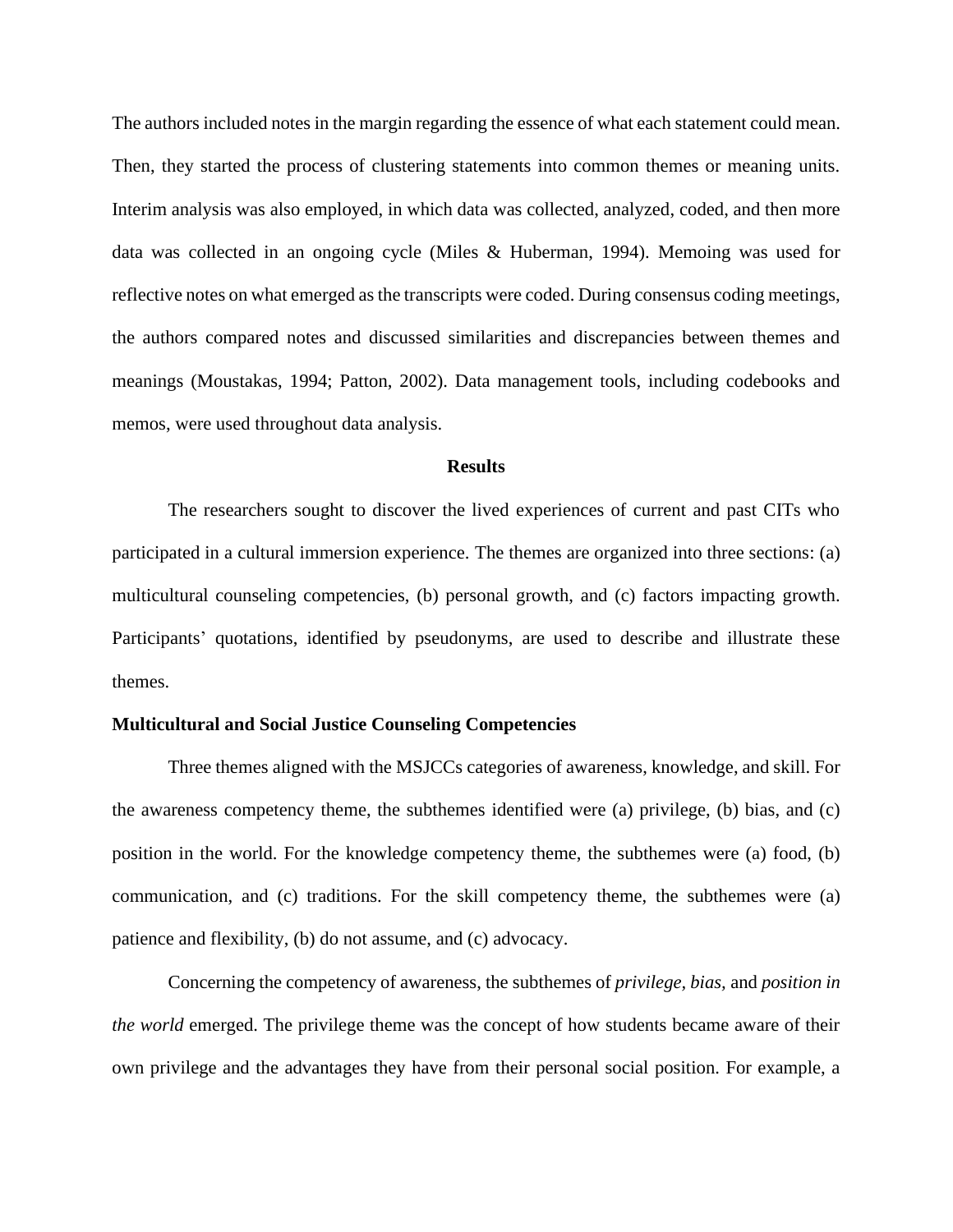participant stated, "That just kind of puts it under perspective a little more when you're driving to school and thinking about that there are millions of people all over the world who don't even have a chance to drive a car, and here I am driving to a master's program where I can educate myself to, you know, integrate into society." Another participant stated:

. . . Our privilege. . . our American privilege and then there's a white privilege and male privilege and all of those things. . . I didn't necessarily believe in a lot of those things and thought that they were just kind of like social constructs to make people who are in minority groups feel better about themselves and that was that was how I felt then. But it was during those conversations. . . something was said. . . but it really got me thinking more about how a lot of the things that I've been taught, and the way that I've been raised and the privileges that I have in my life are so apparent. That it was kind of blinding me to even see that they're there.

 Participants also became aware of their own *bias.* For example, one participant stated, "it's like sometimes you just see people and write them off because you know the stereotypes, but it's like, that might be true." Finally, participants became more aware of their *position in the world*, meaning they became aware of the intersectionality of their cultural identities and how it fits into a greater context. For example, one participant stated, "It's how you have been culturally formed to believe the world is in the environment you're in, and I think getting out of that environment cracks that open. And once it's cracked open, you'll be a better counselor, a better counselor educator, a better human being." Another participant stated, "I do think it felt disorienting. And I am almost thinking like, if we have this tiny little world view of this is how the world is, and this is how the world works." While another stated: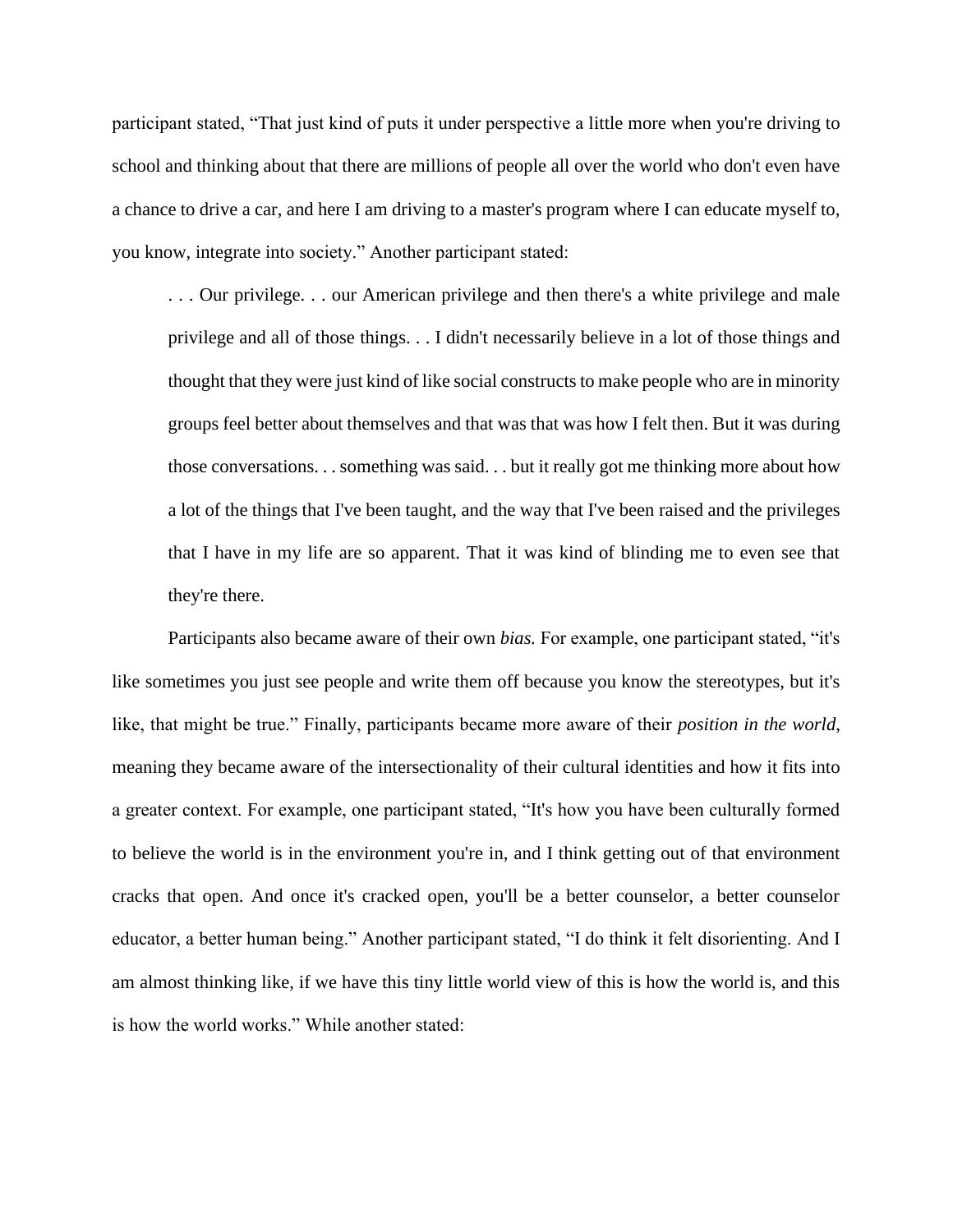It's just really eye-opening to know that there's just like people who. . . It's like they live the same, but they live completely differently than how I do and we're all like. . . It sounds so cheesy: we are all like on the same planet but like we all just experience things so differently. . . So just kind of seeing things differently when it comes to even just like family systems and work environments and school environments, how it's just completely different, but still the same, because people are people. And like we want to have relationships and be connected.

 Concerning the cultural competency of knowledge, the subthemes of *food, communication,*  and *traditions* emerged. Knowledge regarding the differences in traditional Thai food was different, how communication styles differ whereas the Thai tended to be polite and kind, and religious and cultural traditions were common in the interviews. For example, one participant stated, "I've never tasted this seasoning before and like so when I got back, one of the first things I did was I started finding places I can get Thai food. I found like a Thai grocer online so you can order stuff so you can make Thai food at home." And another stated, "Thai people communicate to you in ways that are different from the way that certainly Americans approach each other. It's much more like caring and loving and friendly." And another stated, "seeing how like religion plays such a major part and in their culture. In here, it's just completely different, because everybody practices different religions and even if you do the same religion, it's still like different from household to household, but it seems to be like more unified there."

For the skill competency theme, the subthemes of *patience and flexibility, don't assume,* and *advocacy* emerged. *Patience and flexibility* included ideas that participants realized they need to have these characteristics when working as future counselors. For example, one participant stated: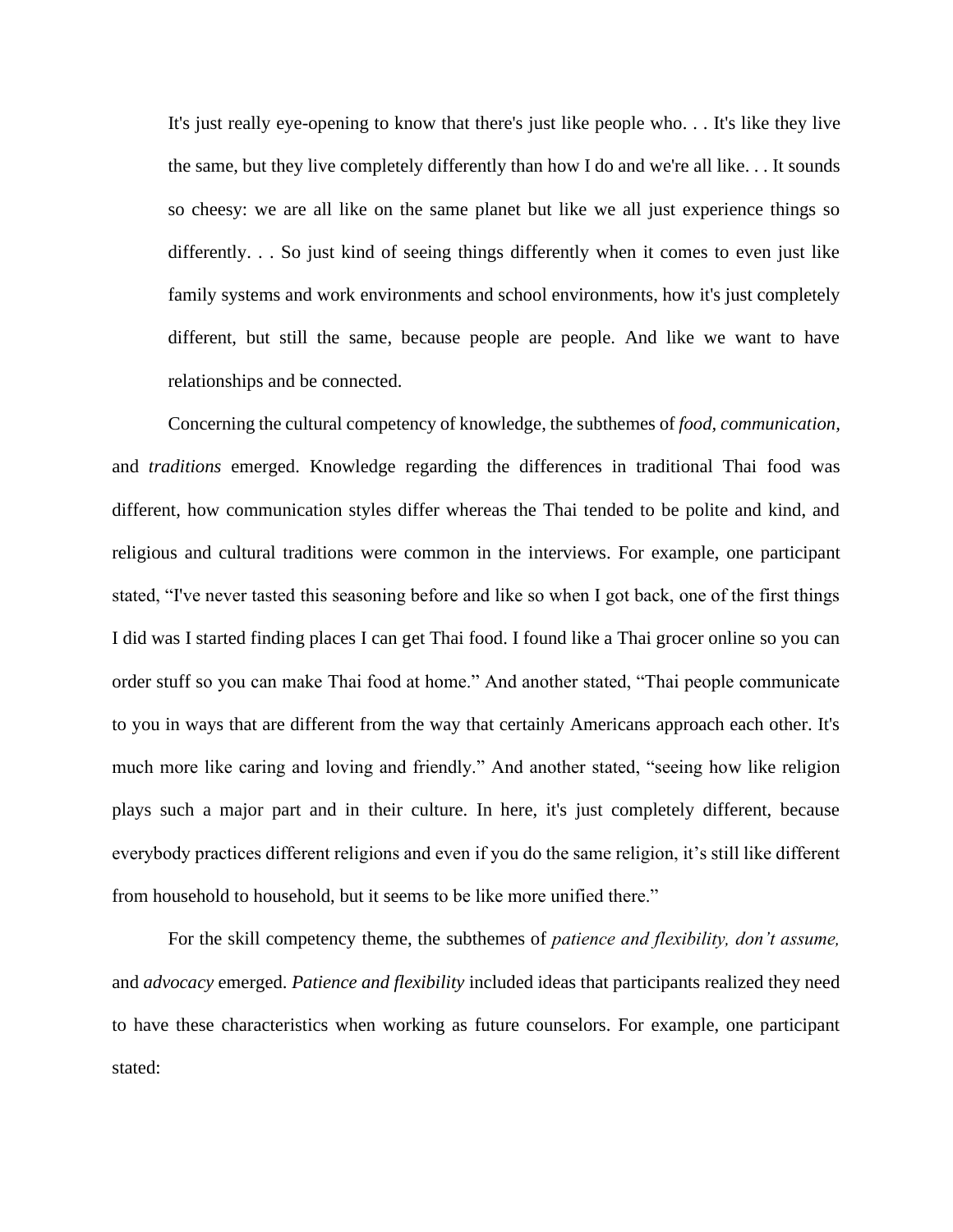It taught me more like patience as a counselor, and we're also so quick to move in cycles and, you know, get to them and process them and be like, okay let's do it. And it's like the pace was even just different (in Thailand). . . I'm like, I do not have patience; I'm like, ABC Let's get it done. So I think that I've actually seen that in my personal life too, like with my son and family, just having more patience even since I got back."

*Don't assume* also emerged as a subtheme for multicultural skills, which is defined as having the realization of past judgments. The participants described a need to be more mindful to put those assumptions aside when working as a counselor in the future. For example, one participant stated, "how I can grow as a competent counselor is to kind of remove judgment from various aspects of the culture where I think Americans hang on to quite a bit of privilege and ignorance." Another participant stated, "I think it will challenge me as a person and even as a professional, as a counselor one day. That you never know. Like, who you're going to meet and what their experiences are that are coming to you, you might have all these preconceived biases of what that person should be like based on what you see, but you have no idea what their experiences are or what they've grown up doing, so it changes the way that I will look at people in the future. Won't be so quick to judge."

Finally, the subtheme of *advocacy* emerged, which captured the ideas the participants spoke about needing to focus more on this role as a counselor or counselor educator. For example, "I think the way to expand my counselor identity was kind of looking at advocacy and the role that that plays…. I think what I picked up on a lot was Thai values, right. So looking at like communication values, the way that they respect one another."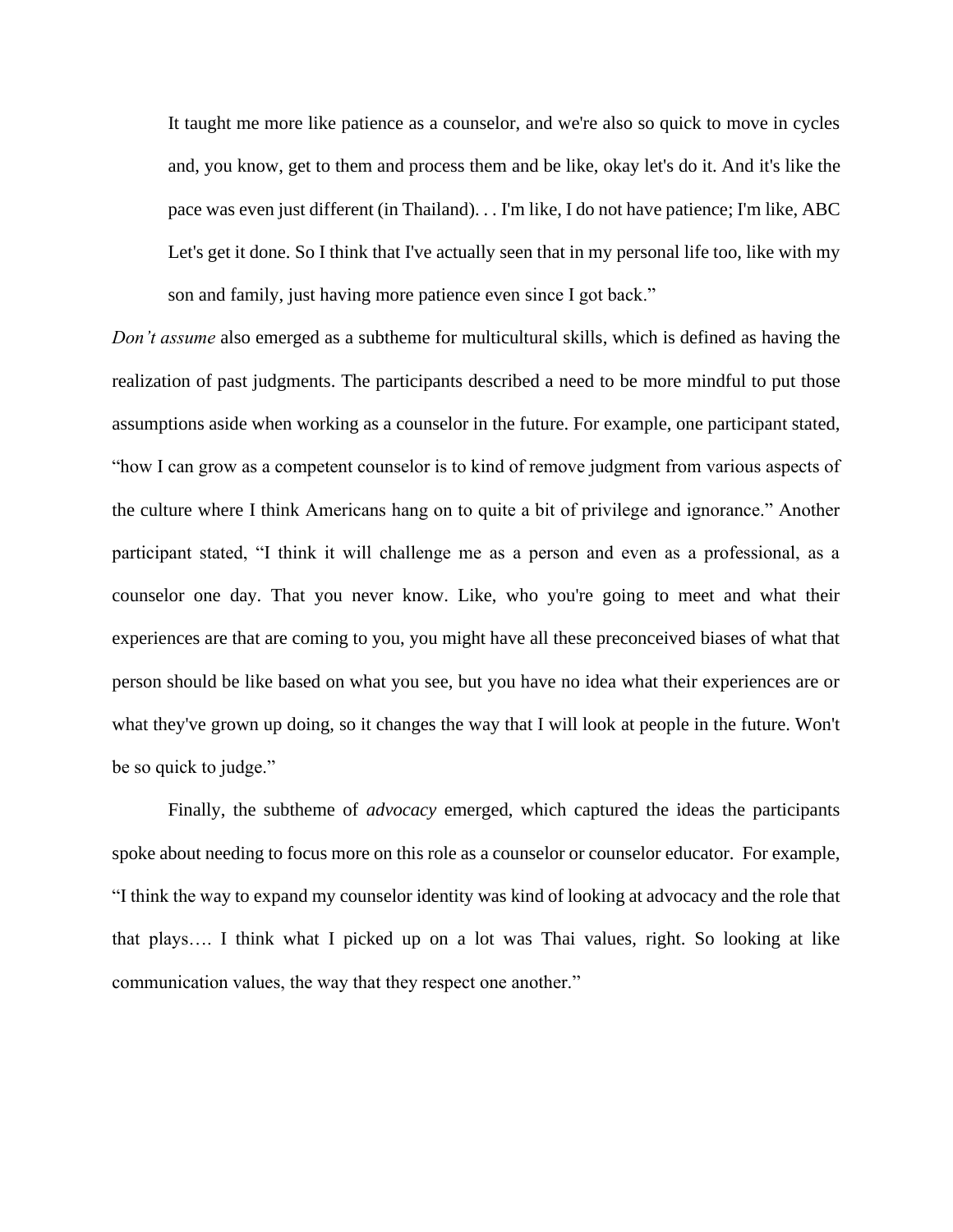## **Personal Growth**

There were three themes in the personal growth category which included (a) increased malleability, (b) increased courage/strength, and (c) gratitude. Many participants described an *increased malleability* in their personal lives, which means they found themselves generally more flexible and open. For example, "it was like life changing for me and it sounds cheesy again, but it was. I think about things totally differently. And like, not just in myself, but in like, you know, the people around me and in life and hopefully you know how I interact with clients in the future." And another stated, "I know what we'll be doing, but who knows where that is, or what that is... I had a total like, you know, blank slate type of mentality going into this trip. And I think that really helped me to adapt." The theme of *increased courage/strength* also emerged when participants described how they felt braver or stronger as a result of the experience. One participant described it as "like this overwhelm, this fear this like, 'what's happening' chaos at the beginning, and then there was a let-go to it, like, 'oh, I'm not gonna die'. Okay. And that can kind of built the confidence in a way, like, 'oh, I have the resources to deal with what comes'."

*Gratitude* also emerged as a theme as participants described appreciating things about their own lives as well. For example, one stated, "I definitely found myself being way more grateful in my everyday life."

# **Factors Impacting Growth**

Students also reflected on what most impacted the growth and change described in other parts of the focus groups and interviews. The participants identified six themes of what most contributed to their growth, which included (a) conversations with Thai, (b) conversations with fellow students, c) being challenged by instructors, (d) assignments, e) the intensity of differences, and (f) safe relationships.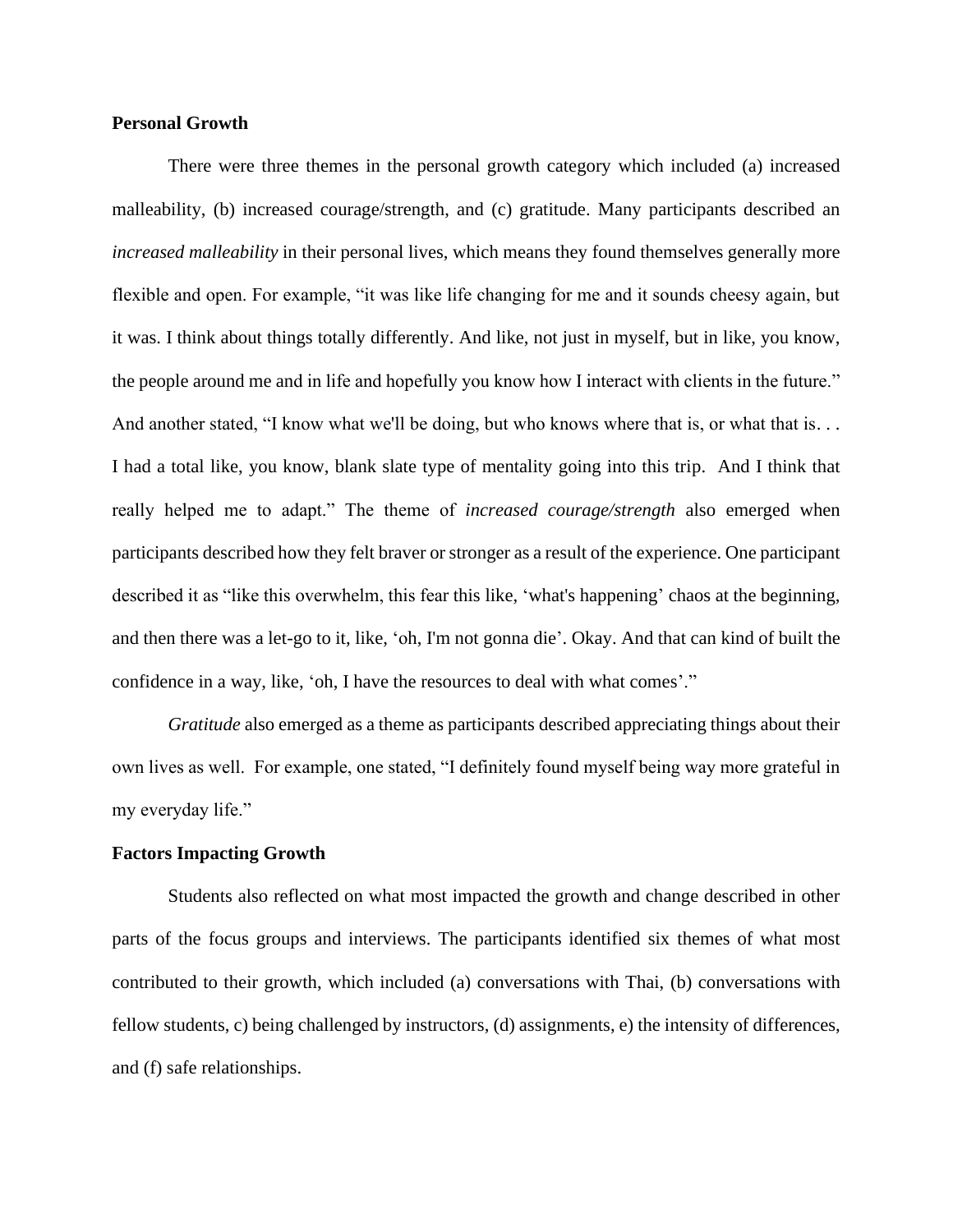Almost all students identified *conversations with the Thai* people as being an important part of their experience. For example, one student said:

My favorite parts were actually the breakouts in the classroom. And when we got to tour different places at the university or so….but the breakouts, to me, was where I really got to hear how somebody was thinking differently than me.

Another participant said, "the more you talk to people and the more you hear about them and their stories, it just kind of like really helps make you grow more." Many participants also described the *conversations with fellow students* as vital. For example, one student said:

The conversations on the bus. Even if we weren't talking specifically, like in a more formal classroom, kind of dialogue. And we were just having open conversations. It was like after we had experiences like being immersed, then we would kind of join back and it would just be like us. And then people kind of sharing their viewpoints and ideas. . . then the other thing that was very impactful for me was actually the nighttime conversations that I had with some of my colleagues. It was really good. There was a few of us that would kind of get together and really have, I mean, hour long conversations, share experiences and we would go back and forth and challenge each other a lot too.

Participants also described a theme of being *challenged by instructors* as also impacting their growth. For example, one said, "when I would say something, and you would challenge me but really to just kind of get my thought process going." Another participant stated, "you…would just chime in with just the question and then you'd back right out and let us dive back in and it was almost like you're delegating between a group conversation, but you weren't like a professor where you're the one leading the discussion and we're responding." Other students described the *assignments* as being helpful to their growth. For example, one student stated, "So I was thinking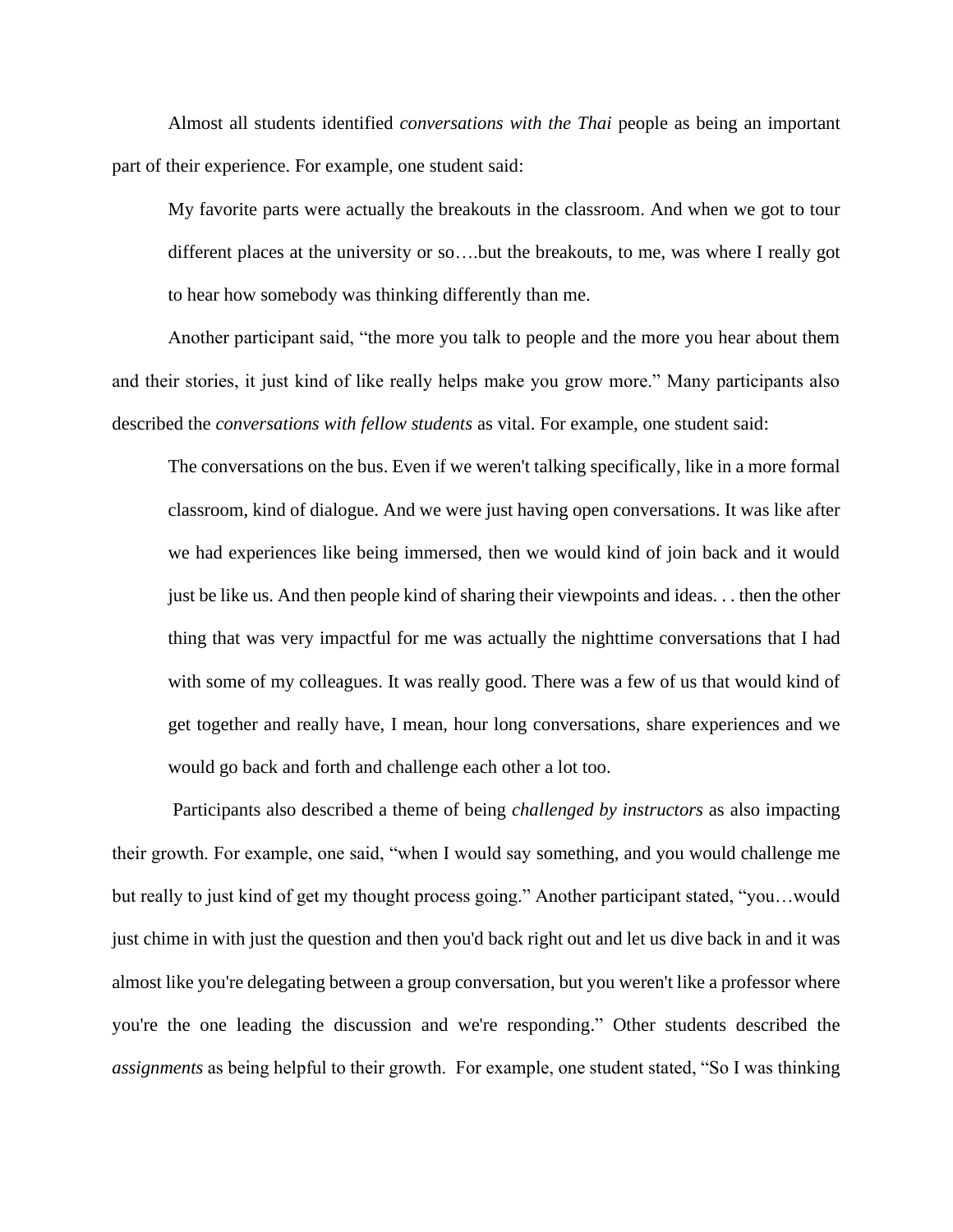about like the journal that um I kept while we were there. And I think what was helpful from that point would be like the prompts, like if we were given, 'here's an article, read this and then write about it.' Journal prompts would be what I always appreciate those because like I said, I don't know what I don't know."

The theme of *intensity of differences* also emerged from the interviews. This theme captured the sensory overload along with being forced to face all of the differences as having an impacting on their growth. For example, one participant stated, " it's almost like when you suddenly are in something very different. And you can't even read or understand how people are reacting with each other. . . its like everything breaks apart and you're disoriented and then you have to figure out how to make order of it again and put it together." Another participant said, "when everything is so different that we're so outside of what's comfortable and what's normal, that you're kind of forced. Not only you're like adapting on 12 different friends and then we're having these really deep, meaningful conversations challenging the way we believe in the way we think and the way we formulate a lot of our assumptions about people and it just, it's an added variable in all of these that you're trying to calibrate at once."

Finally, the theme of *safe relationships* emerged, which captured how the participants stated the relationships were an important part of the learning process. For example, "appreciated like the openness and you know like the friendly demeanor and everyone just kind of felt like old pals like on this trip together like experiencing this new culture." One student wished that there would have been more relationship building prior to the trip, "I wish that the only thing I would change is if we could have done, I don't know, like, just some activities to kind of like get to know each other, whether it's like games or whatever. Just something small, just some time just to kind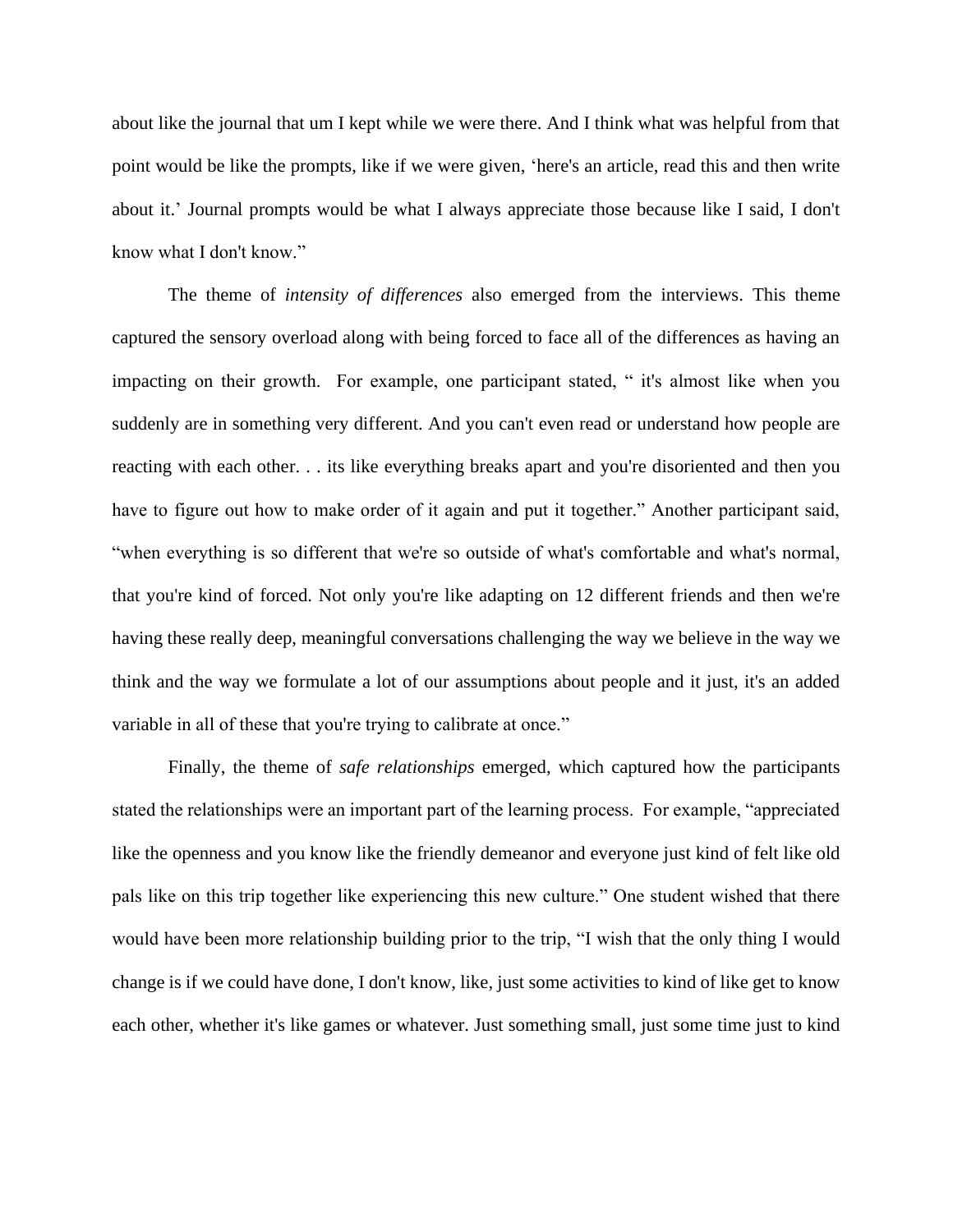of get to know each other's personalities better, because I even feel like, even just like being able to feel comfortable talking to them, leading up to the trip."

#### **Discussion**

There is support that cultural humility is an important factor in how clients view successful counseling experiences (Davis et al., 2016; Owen et al., 2016). However, attempting to incorporate culture into counseling interventions does not ensure that counselors will be effective (Owen et al., 2016). More information is needed on how counselor educators can facilitate the development of cultural humility in CITs and encourage responsiveness to culture and diversity (Owen et al., 2011). Cultural immersion could be one strategy that would support these efforts.

#### **Multicultural Competence and Cultural Humility Implications**

In the present study, the authors were interested in the lived experiences of participants of a cultural immersion and how these students perceived a cultural immersion regarding their development of multicultural competence and cultural humility. Cultural humility is a process that allows counselors to become aware of their own identities, power, and privileges that can impact the counseling relationship (Hook et al., 2013). These processes of cultural humility and competence aligned with the participants' perceived awareness, knowledge, and skills gained through the experience. Participants described an increased awareness of their privilege, bias, and position in the world (Barden et al., 2014; Canfield et al., 2009; McDowell et al., 2012). Hook et al. (2013) posited that the effective ability to work with diverse individuals is connected to the counselors' commitment to examining one's inclination to view one's beliefs and values as superior. Participants described having more awareness regarding their own bias in these areas, which suggests they were in alignment with the process of being culturally humble. McAuliffe (2012) suggested CITs must begin learning to tolerate ambiguity and see their own world view as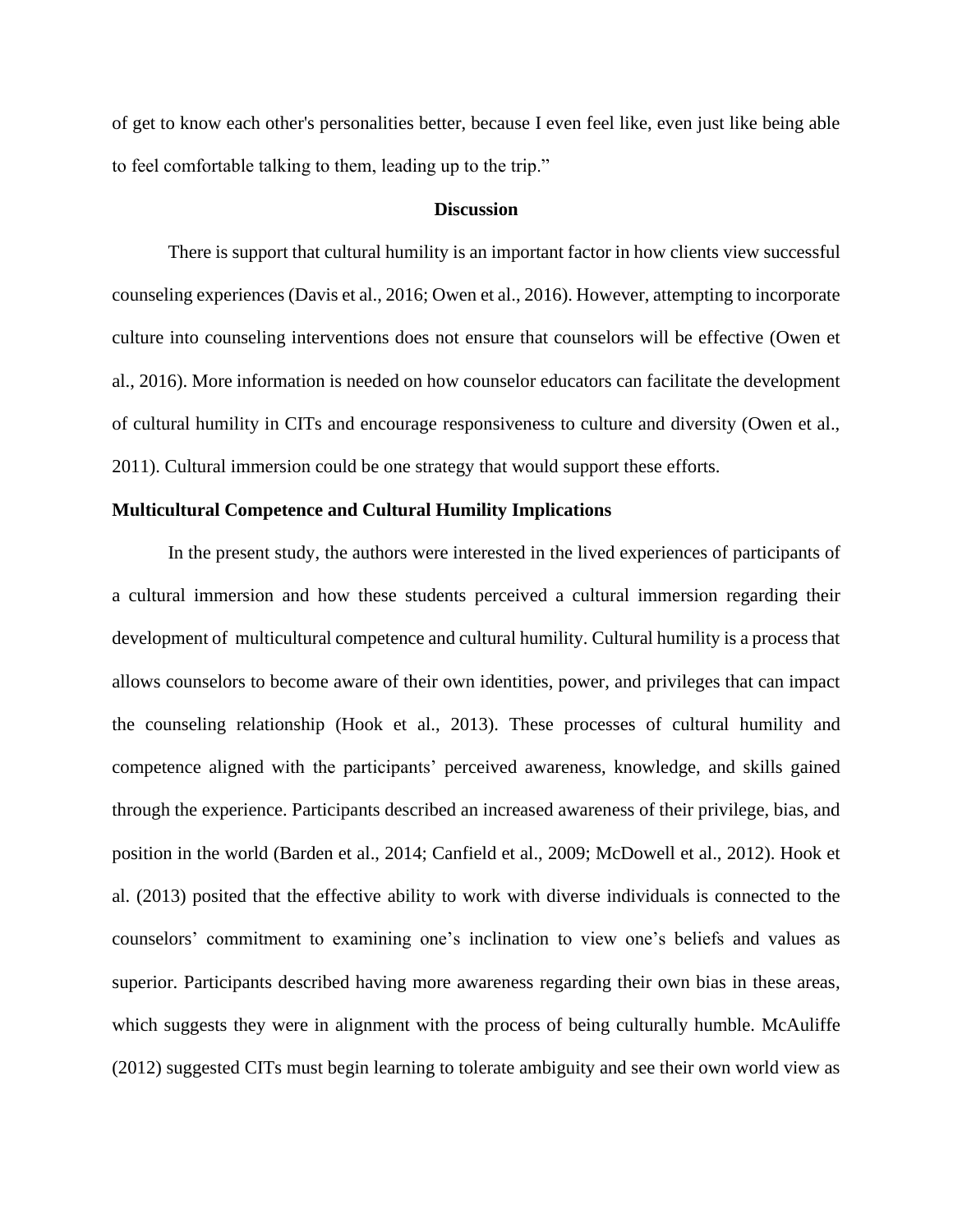just one of many possibilities. It appears that the cultural immersion experience has the potential to create an environment that allows students to have these sorts of revelations. Participants of another qualitative study suggested that privilege and oppression is not adequately addressed in counseling programs (Hays et al. (2007). The tool of cultural immersion may help to bring awareness to these concepts.

Participants also described gaining knowledge about Thai culture, especially in terms of food, communication, and traditions. These results struck the researchers as being somewhat limited in what growth can be accomplished in a short immersion. The complexities of culture extend beyond these topics but may be the most prominent part of a culture to stand out during a two week trip. To improve cultural competence, counselors need to remember the intricacies of these complexities beyond food and religious traditions, which can include values about education and work, values about family including the structure and power dynamics, experiences with oppression and discrimination, or beliefs about health and help-seeking practices (Substance Abuse and Mental Health Services Administration [SAMHSA], 2014).

Participants perceived growth in the skill domain by describing more personal patience and flexibility, the ability to not make assumptions, and the need for advocacy. While their perceived improvement of skills in these areas does not mean that their actual skills have improved, previous studies have supported a correlation between perceived multicultural competencies and empathy. For example, client ratings of counselors' multicultural competencies correlated with empathy and the therapeutic alliance (Fuertes et al., 2006).

Part of the lived experience of the cultural immersion went beyond academic learning and included perceived personal growth as well, which aligns with the concept of cultural humility being a personal process that goes beyond knowledge and skills of multicultural competence to be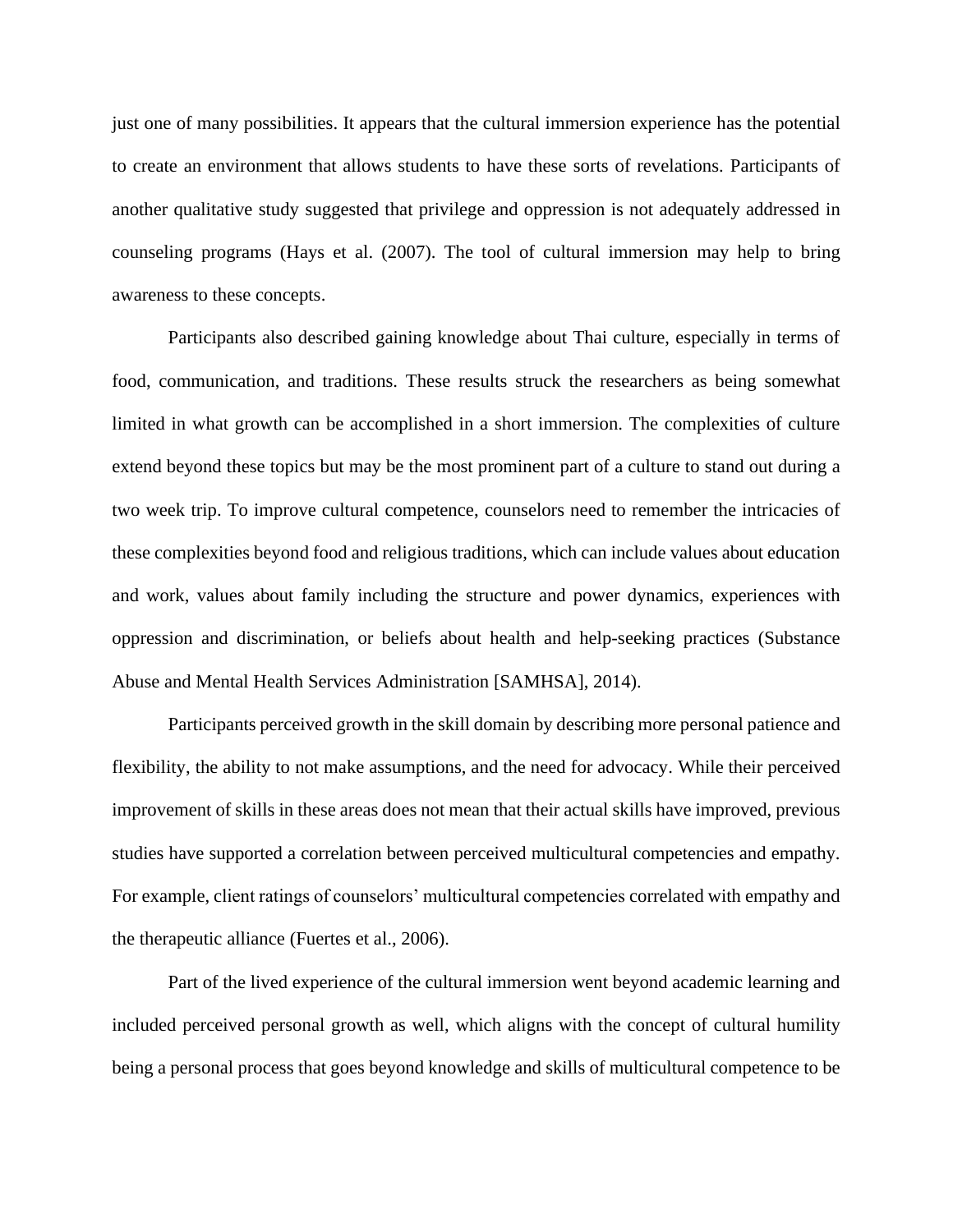more of a mindset and a way of being (Hook et al., 2013). Cultural humility is way of being that is other-focused, open, and curious about cultural identities (Hook et al., 2013). In alignment with this mindset, participants perceived themselves to have an increased malleability, courage, and strength, as well as gratitude through the immersion experience.

Flexibility has been explored previously in relationship to multicultural competence. Cognitive flexibility typically includes at least one of three elements: (i) a willingness to adapt or the ability to change, (ii) an overall awareness that alternatives exist, with the ability to consider a variety of concepts, and (iii) an ability to acknowledge and consider various perspectives and ideas (Martin & Rubin, 1995; Moore, 2013). Cognitive flexibility is associated with multicultural competence as "high levels of cognitive flexibility may enable counselors to consider multiple perspectives, especially those different from one's own, adapt to new situations and considerations, and understand clients from diverse backgrounds" (Martinez & Dong, 2020, p. 294). The theme of increased malleability aligns with this ability to understand the complexities of identities and how others' world view as different from their own, suggesting that this new personal flexibility they described may support their multicultural competence as well being in a cultural humble stance. Given the participants perceptions, cultural immersions have the potential to create experiences that can support this more flexible way of thinking.

The perception of improved courage/strength also has the potential to be a positive counselor trait that aligns with cultural humility. Zhu et al. (2021) described that cultural humility includes "holding and leaning into the discomfort" (p. 81), which was supported by a participant who said, "It takes a lot of energy and courage to be quiet and learn" (p. 82). In fact, there is a call for counselors to have courageous conversations, which are "brave, affirming, and humanizing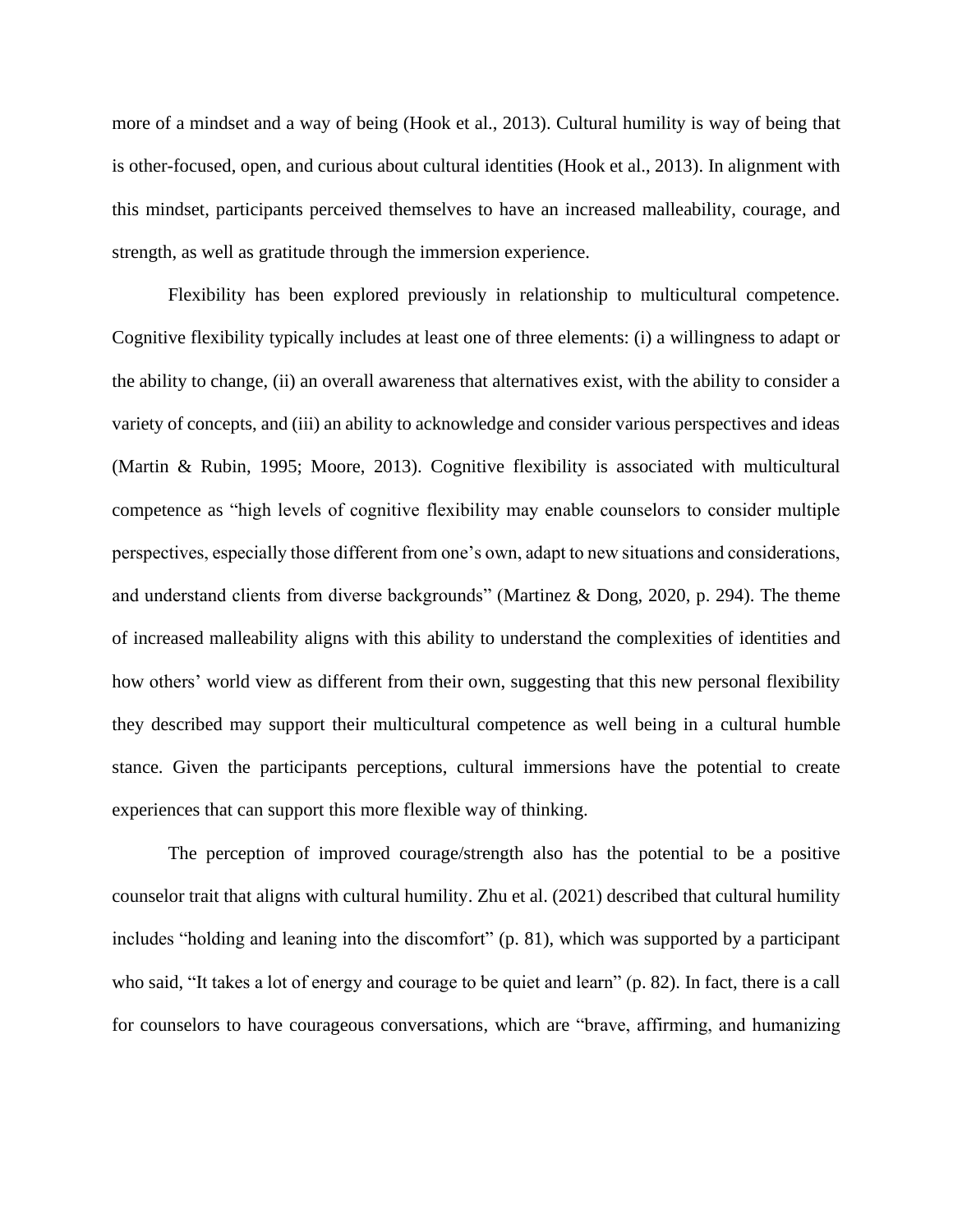spaces, or intergroup and difficult dialogues" (Guth et al., 2019, p. 10) as part of the process of challenging systemic inequities and promoting social justice.

Gratitude has been found to have psychological advantages such as increased positive affect, energy, and enthusiasm for people in general (Arnout & Almoied, 2020). As far as gratitude for counselors, this construct has been explored as a protective factor for counselor burnout and has been supported to be one of the strongest negative predictors to burnout (Browning et al., 2019) and is correlated with counseling creativity (Arnout & Almoied, 2020). While not specific to cultural humility, Kruse et al. (2014) reported a correlation between gratitude and humility, where one's mindset is less self-focused and more other focused. This mindset aligns well with cultural humility. Given the current literature, this sense of gratitude the participants described could not only benefit them personally but could support their work as counselors as well.

#### **CES Andragogical Implications**

The results also shed light on what part of the cultural immersion experiences are most important for the potential growth in cultural humility. These factors point to specific strategies counselor educators can do to help promote this growth. Participants shared great value in being able to converse with Thai professionals and fellow students about values, culture, and worldviews. This theme aligns with what has been found previously in the literature. For example, to promote multicultural competence in teachers, German students visited Turkey for a week and described that learning in small intercultural groups was an important part of their growth as "all students reflect on their perspectives within the group, and as a consequence 'something new emerged'" (Brendel et al., 2016, p. 209). CESs should encourage and provide opportunities for CITs to have meaningful interactions with people from various cultures and backgrounds to encourage the development multicultural competence (McAllister & Irvine, 2000).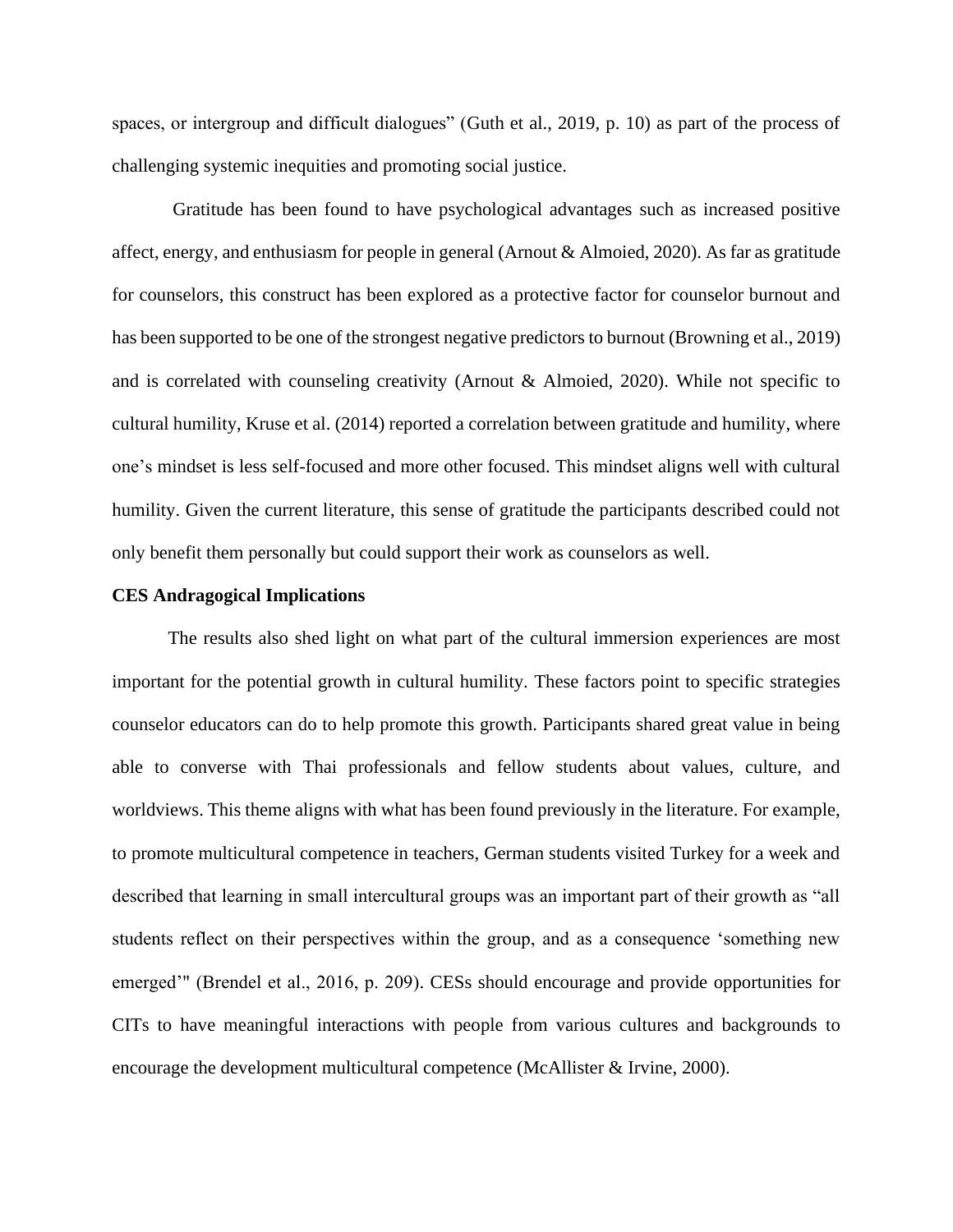The participants also suggested that being challenged by their instructors contributed to their growth. Arthur and Achenbach (2002) explored potential benefits and ethical responsibilities of counselor educators using experiential learning to promote multicultural competence in CITs. Having an experience with another culture does not automatically result in growth and insight, and in fact without being processed or reflected upon, some experiences may result in frustration by CITs if strong emotional reactions are not debriefed. Arthur and Achenbach (2002) suggested CESs should invite "students to be reflective about the environmental and contextual conditions that affect their learning and provide the background for considering the systemic influences of the lives of culturally diverse clients" (p. 8). Similarly, cultural immersion experiences require the CES leaders to be in tune with reactions and help students to make sense of what they are learning. In culturally mediated instruction, educators need to challenge some of the initial assumptions and beliefs students make about the experience (The Educational Alliance at Brown University, n.d.).

Another factor that participants perceived to impact their growth was the intensity of differences they experienced. The participants discussed how shocking it was to be immersed in the country that had so many new sights, sounds, and experiences, and how this forced them to wrestle with how to adjust to these new perspectives. From the Constructivist theory of counselor education, exposure to the highly contrasting worldviews could be a decentering experience and can create cognitive dissonance (McAuliffe, 2008). It appears the cultural immersion has the potential to create this sort of decentering experiences allowing CITs to rethink their assumptions.

Finally, the safe relationships CITs experienced also emerged as important to the growth process throughout the cultural immersion experience. Safety and attending to the relationship are important for learning to take place (Cross-Denny & Heyma, 2011). The teaching approach of modeling by instructors can be useful, as they provide examples of how to be open about their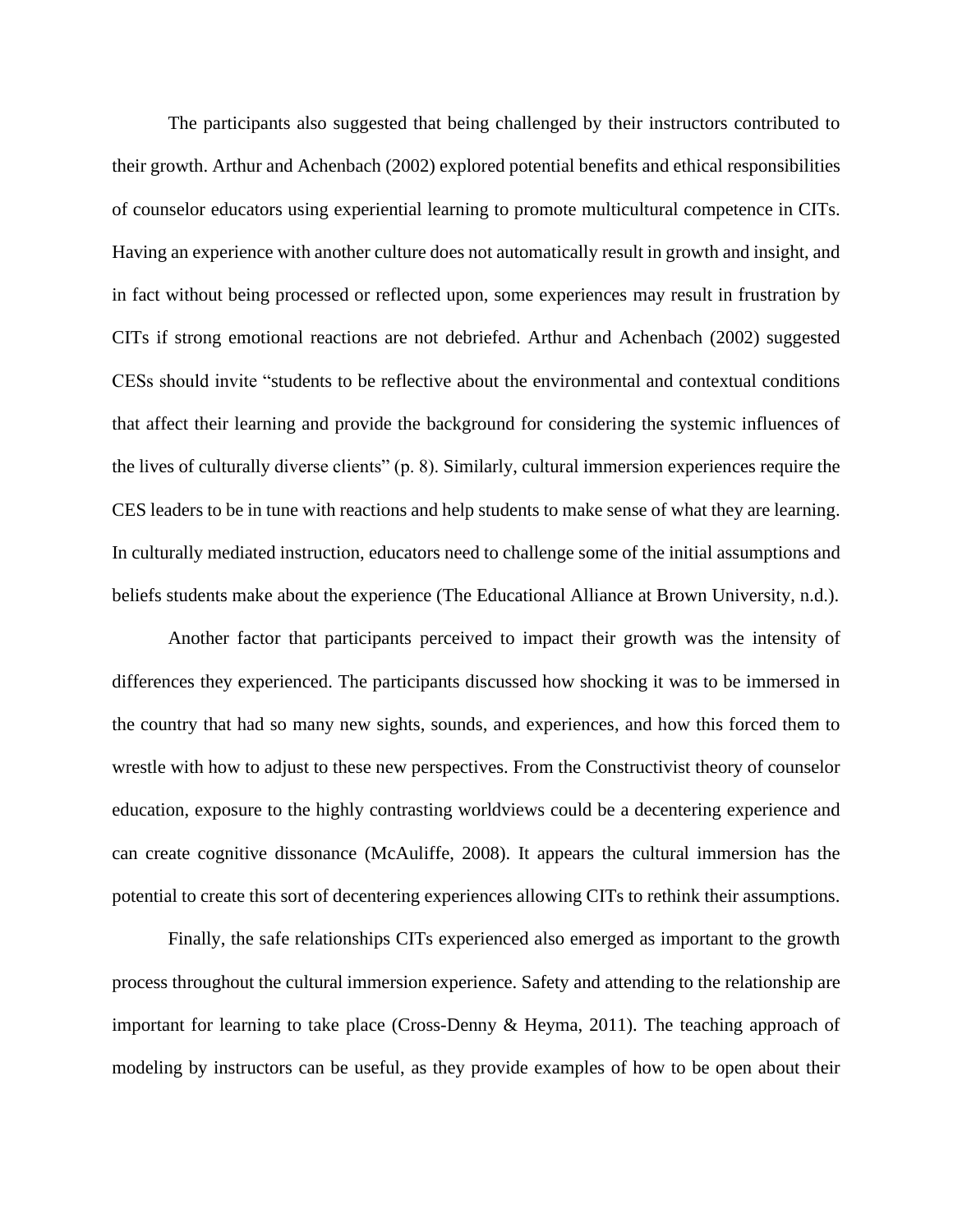identities and beliefs. Instructors can talk about their own racial identity development, including negative and positive experiences and emotions, which can provide a sense of safety that invites students to engage in the same process (Torino, 2015).

#### **Limitations and Future Recommendations**

Although the current study makes important contributions to the understanding of how CITs perceive cultural immersion experiences to impact their cultural humility, the findings should be considered in light of several limitations. First, the researchers were also the leaders of the cultural immersion experience. While the researchers saw the pre-existing rapport established as a significant strength, as it made the process of sharing content for participants easier to share; however, a potential limitation is that because focus groups were facilitated by the authors and immersion leaders, participants may have felt less confident to share parts of the trip that did not go well. However, most participants did freely share what they would have preferred to be different and appeared to share their experiences honestly. In addition, several students who had gone on the cultural immersion did not participate. It is unknown if they have perspectives that would add or counter the themes found.

Regarding implications for practice, these results are the perception of the participants, and it does not reveal in a measurable way whether the CITs actual cultural humility increased or if it has an impact on their practice with clients. Future researchers should examine measurable outcomes in cultural immersion participants such as implementation of the Multicultural Counseling Self-Efficacy Scale-Racial Diversity Form (MCSES-RD) or the Multicultural Counseling Competence and Training Survey-Revised (MCCTS-R). The MCSES-RD is a selfreport tool that measures one's perceived ability to counsel racially diverse clients and the MCCTS-R measures the multicultural competence of counselors (Shannonhouse et al., 2015).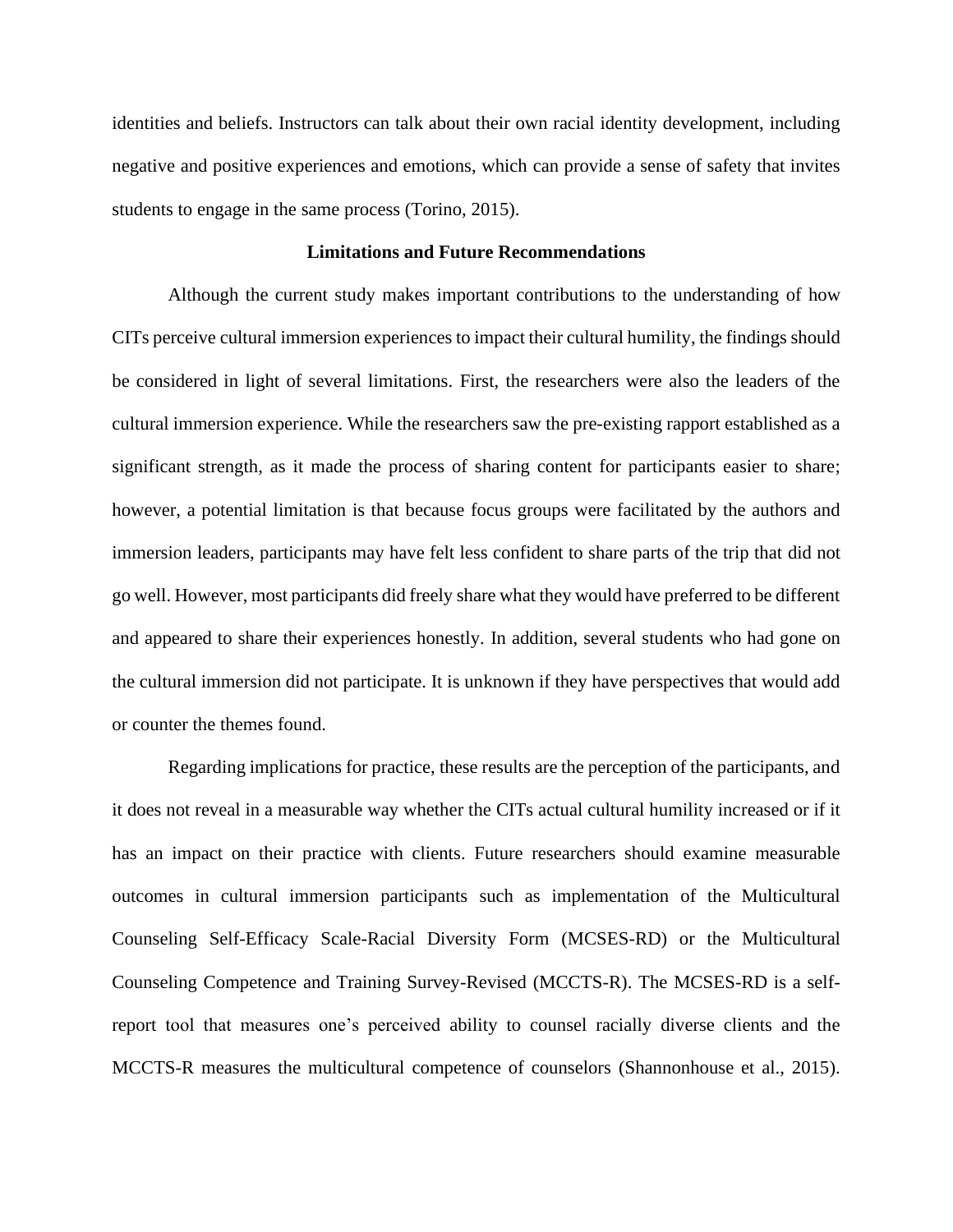These measures would provide quantitative data to support the efficacy of cultural immersion experiences.

# **Conclusion**

Research on cultural immersion experiences in counselor education is in a relatively early stage. As research accumulates, it will help clarify how these experiences complement existing theory regarding the andragogy of cultural humility and that of immersive experiences. Now that several studies have documented initial evidence that cultural immersion experiences can influence CITs' cultural humility, we encourage researchers to shift toward designs to test the causal relationships implied by this chain of experience. Findings from this study suggest that training approaches, such as cultural immersions, can provide counselors with practical experiences that foster personal and professional growth and development and cultural humility.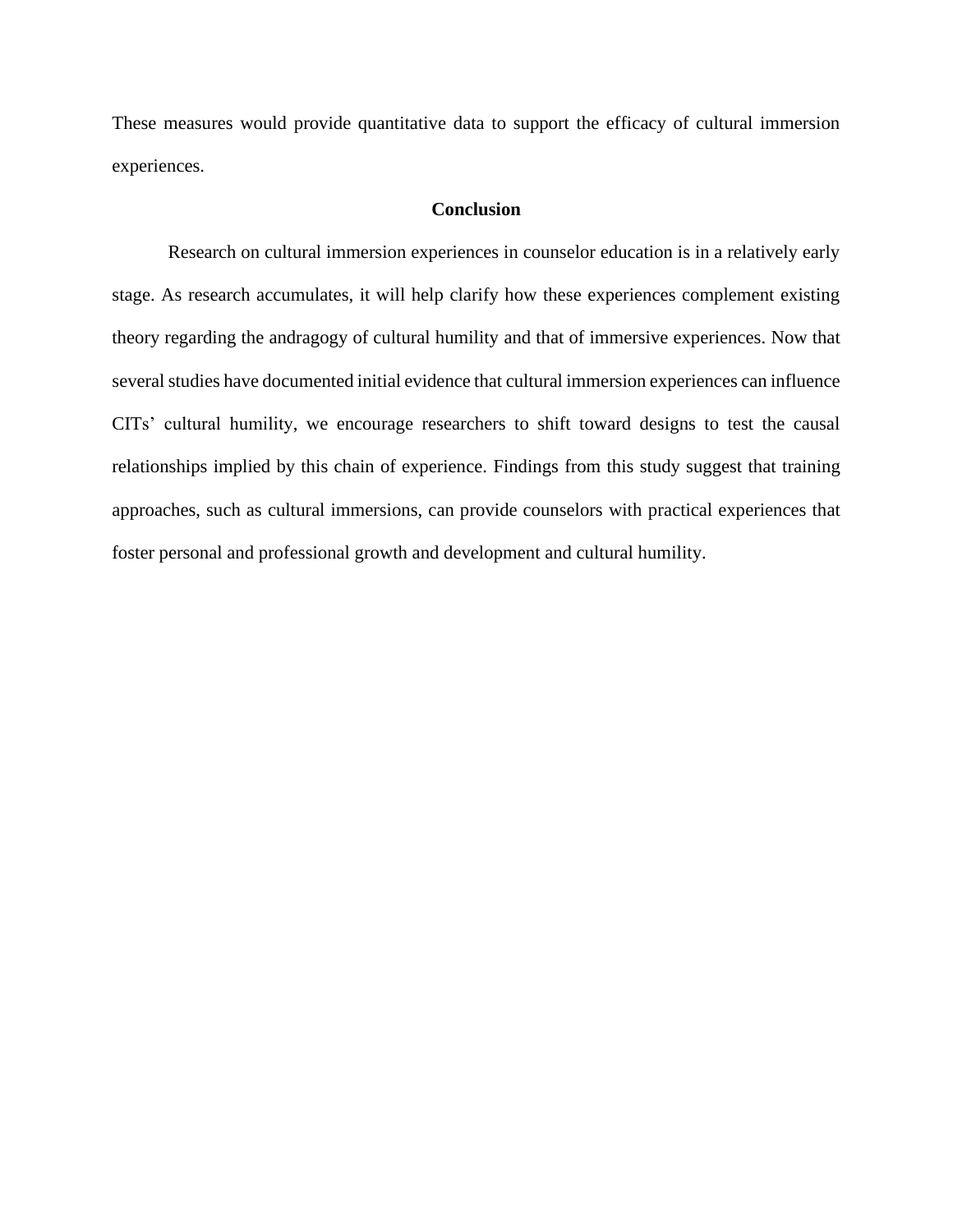#### **References**

- Arnout, B. A., & Almoied, A. A. (2020). A structural model relating gratitude, resilience, psychological well-being and creativity among psychological counsellors. *Counselling and Psychotherapy Research*.<https://doi.org/10.1002/capr.12316>
- Barden, S. M., & Cashwell, C. S. (2013). Critical factors in cultural immersion: A synthesis of relevant literature. *International Journal for Advancing Counseling, 35,* 286-297. https://doi.org/10.1007/s10447-013-9183-y
- Barden, S. M., Mobley, K., & Shannonhouse, L. (2014). Cultural immersion in counselor education in the United States: A quasi experimental study. *Journal for International Counselor Education, 6,* 46-60.
- Brendel, N., Aksit, F., Aksit, S., & Schrüfer, G. (2016). Multicultural group work on field excursions to promote student teachers' intercultural competence. *Journal of Geography in Higher Education*, *40*(2), 284–301.<https://doi.org/10.1080/03098265.2016.1140731>
- Browning, B. R., McDermott, R. C., & Scaffa, M. E. (2019). Transcendent characteristics as predictors of counselor professional quality of life. *Journal of Mental Health Counseling*, *41*(1), 51–64.<https://doi.org/10.17744/mehc.41.1.05>
- Canfield, B. S., Low, L., & Hovestadt, A. (2009). Cultural immersion as a learning method for expanding intercultural competencies. *The Family Journal*, *17*(4), 318–322. <https://doi.org/10.1177/1066480709347359>
- Center for Substance Abuse Treatment (US). (2014). Improving Cultural Competence. Treatment improvement protocol (TIP) series no.59. *Substance Abuse and Mental Health Services Administration (US)*.
- Chan, C. D., Cor, D. N., & Band, M. P. (2018). Privilege and oppression in counselor education: An intersectionality framework. *Journal of Multicultural Counseling and Development*, *46*(1), 58–73.<https://doi.org/10.1002/jmcd.12092>
- Cross-Denny, B., & Heyman, J. (2011). Social justice education: Impacts on social attitudes. *Journal of Aging in Emerging Economies*, *3*(1), 4–16.
- Davis, D. E., DeBlaere, C., Brubaker, K., Owen, J., Jordan, T. A., Hook, J. N., & Van Tongeren, D. R. (2016). Microaggressions and perceptions of cultural humility in counseling. *Journal of Counseling & Development*, *94*(4), 483–493.<https://doi.org/10.1002/jcad.12107>
- Education Alliance at Brown University. (n.d.). *Culturally mediated instruction | teaching diverse learners*. [https://www.brown.edu/academics/education-alliance/teaching-diverse](https://www.brown.edu/academics/education-alliance/teaching-diverse-learners/culturally-mediated-instruction)[learners/culturally-mediated-instruction](https://www.brown.edu/academics/education-alliance/teaching-diverse-learners/culturally-mediated-instruction)
- Elias, J. L. (1979). Andragogy revisited. *Adult Education*, *29*(4), 252–256. <https://doi.org/10.1177/074171367902900404>
- Eriksen, K. P., & McAuliffe, G. J. (2006). Constructive development and counselor competence. *Counselor Education and Supervision, 45*(3), 180-192. [https://doi.org/10.1002/j.1556-](https://doi.org/10.1002/j.1556-6978.2006.tb00141.x) [6978.2006.tb00141.x](https://doi.org/10.1002/j.1556-6978.2006.tb00141.x)
- Fuertes, J. N., Stracuzzi, T. I., Bennett, J., Scheinholtz, J., Mislowack, A., Hersh, M., & Cheng, D. (2006). Therapist multicultural competency: A study of therapy dyads. *Psychotherapy: Theory, Research, Practice, Training*, *43*(4), 480–490. [https://doi.org/10.1037/0033-](https://doi.org/10.1037/0033-3204.43.4.480) [3204.43.4.480](https://doi.org/10.1037/0033-3204.43.4.480)
- Goode, M. L. (2007). The role of faculty study abroad directors: A case study. *Frontiers: The Interdisciplinary Journal of Study Abroad, 15*, 149-172.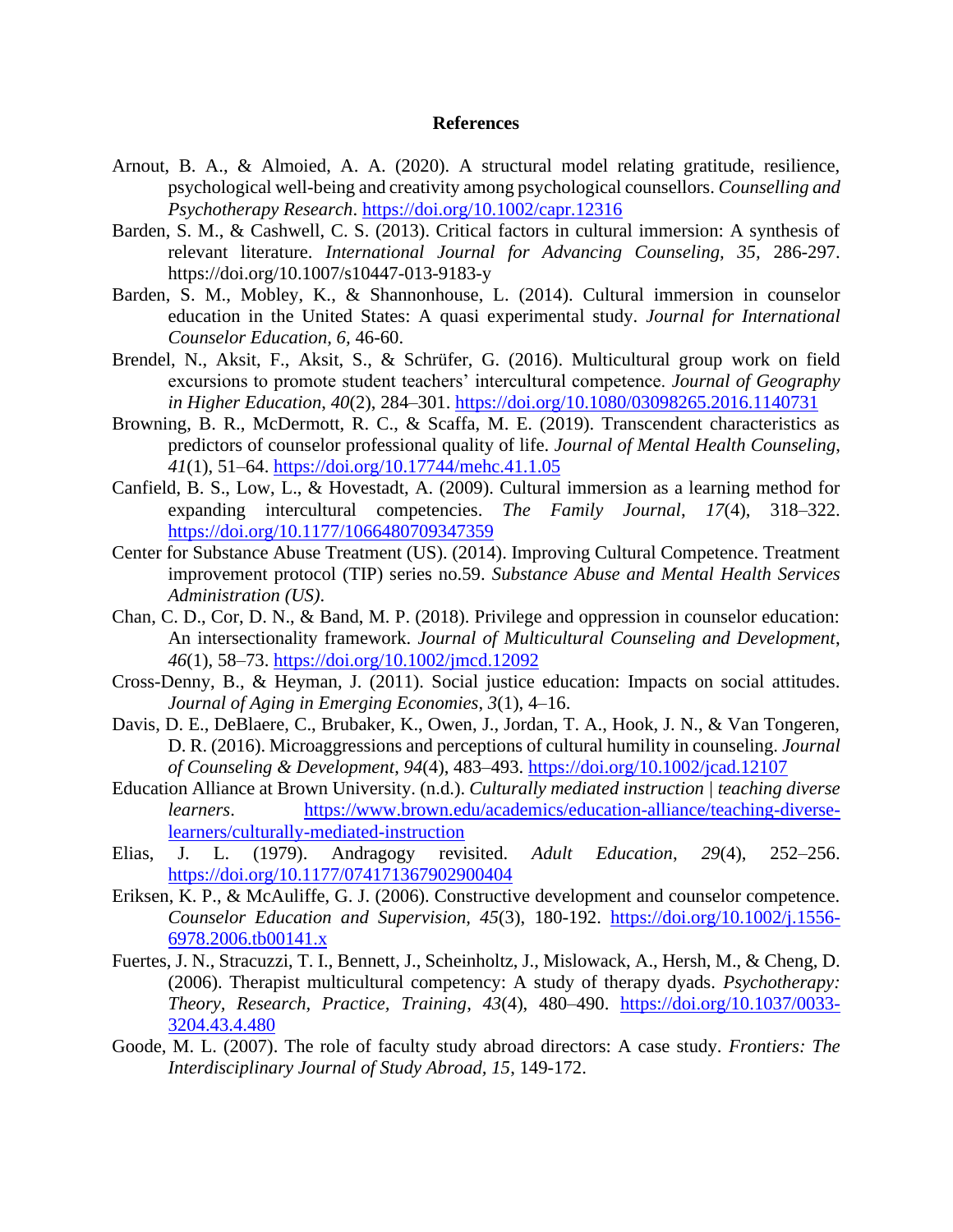- Guth, L. J., Pollard, B. L., Nitza, A., Puig, A., Chan, C. D., Singh, A. A., & Bailey, H. (2019). Ten strategies to intentionally use group work to transform hate, facilitate courageous conversations, and enhance community building. *The Journal for Specialists in Group Work*, *44*(1), 3–24.<https://doi.org/10.1080/01933922.2018.1561778>
- Hays, D. G., Dean, J. K., & Chang, C. Y. (2007). Addressing privilege and oppression in counselor training and practice: A qualitative analysis. *Journal of Counseling & Development*, *85*(3), 317–324.<https://doi.org/10.1002/j.1556-6678.2007.tb00480.x>
- Hill, N. R. (2003). Promoting and celebrating multicultural competence in counselor trainees. *Counselor Education and Supervision*, *43*(1), 39–51. [https://doi.org/10.1002/j.1556-](https://doi.org/10.1002/j.1556-6978.2003.tb01828.x) [6978.2003.tb01828.x](https://doi.org/10.1002/j.1556-6978.2003.tb01828.x)
- Hook, J. N., Davis, D., Owen, J., & DeBlaere, C. (2017). *Cultural humility: Engaging diverse identities in therapy.* American Psychological Association. [https://doi.org/10.1037](https://doi.org/10.1037/0000037-000) [/0000037-000](https://doi.org/10.1037/0000037-000)
- Hook, J. N., Davis, D. E., Owen, J., Worthington Jr., E. L., & Utsey, S. O. (2013). Cultural humility: Measuring openness to culturally diverse clients. *Journal of Counseling Psychology 60*(3)*.* <https://doi.org/0.1037/a0032595>
- Hook, J. N., Farrell, J. E., Davis, D. E., DeBlaere, C., Van Tongeren, D. R., & Utsey, S. O. (2016). Cultural humility and racial microaggressions in counseling. *Journal of Counseling Psychology*, *63*(3), 269–277.<https://doi.org/10.1037/cou0000114>
- Jones, S. R., & Wijeyesinghe, C. L. (2011). The promises and challenges of teaching from an intersectional perspective: Core components and applied strategies. *New Directions for Teaching and Learning*, *125*, 11–20.<https://doi.org/10.1002/tl.429>
- Kramer, B. J., & Wrenn, R. (1994). The blending of andragogical and pedagogical teaching methods in advanced social work practice courses. *Journal of Teaching in Social Work*, *10*(1-2), 43–64. [https://doi.org/10.1300/j067v10n01\\_03](https://doi.org/10.1300/j067v10n01_03)
- Kruse, E., Chancellor, J., Ruberton, P. M., & Lyubomirsky, S. (2014). An upward spiral between gratitude and humility. *Social Psychological and Personality Science*, *5*(7), 805–814. <https://doi.org/10.1177/1948550614534700>
- Lorelle, S., Atkins, K. M., & Michel, R. E. (2021). Counselor Preparation and Training: Cultivating Cultural Immersion Opportunities. *The Journal of Counselor Preparation and Supervision, 14*(1). Retrieved from https://repository.wcsu.edu/jcps/vol14/iss1/4
- Martinez, J. K., & Dong, S. (2020). An investigation of multicultural counseling competence development among graduate-level counseling students through mindfulness, cognitive complexity, and cognitive flexibility. *International Journal for the Advancement of Counselling*, *42*(3), 292–306.<https://doi.org/10.1007/s10447-020-09400-2>
- McAllister, G., & Irvine, J. (2000). Cross cultural competency and multicultural teacher education. *Review of Educational Research*, *70*(1), 3–24. [https://doi.org/10.3102/00346543](https://doi.org/10.3102/00346543070001003) [070001003](https://doi.org/10.3102/00346543070001003)
- McAuliffe, G. (2008). What is culturally alert counseling? In *Culturally alert counseling: A comprehensive introduction* (pp. 2–44). Sage Publications (CA).
- McAuliffe, G. J. (2012). Constructing counselor education. In *Handbook of counselor preparation: Constructivist, developmental, and experiential approaches* (pp. 3–12). SAGE Publications, Inc.<https://doi.org/10.4135/9781452230498.n1>
- McDowell, T., Goessling, K., & Melendez, T. (2010). Transformative learning through international immersion: Building multicultural competence in family therapy and